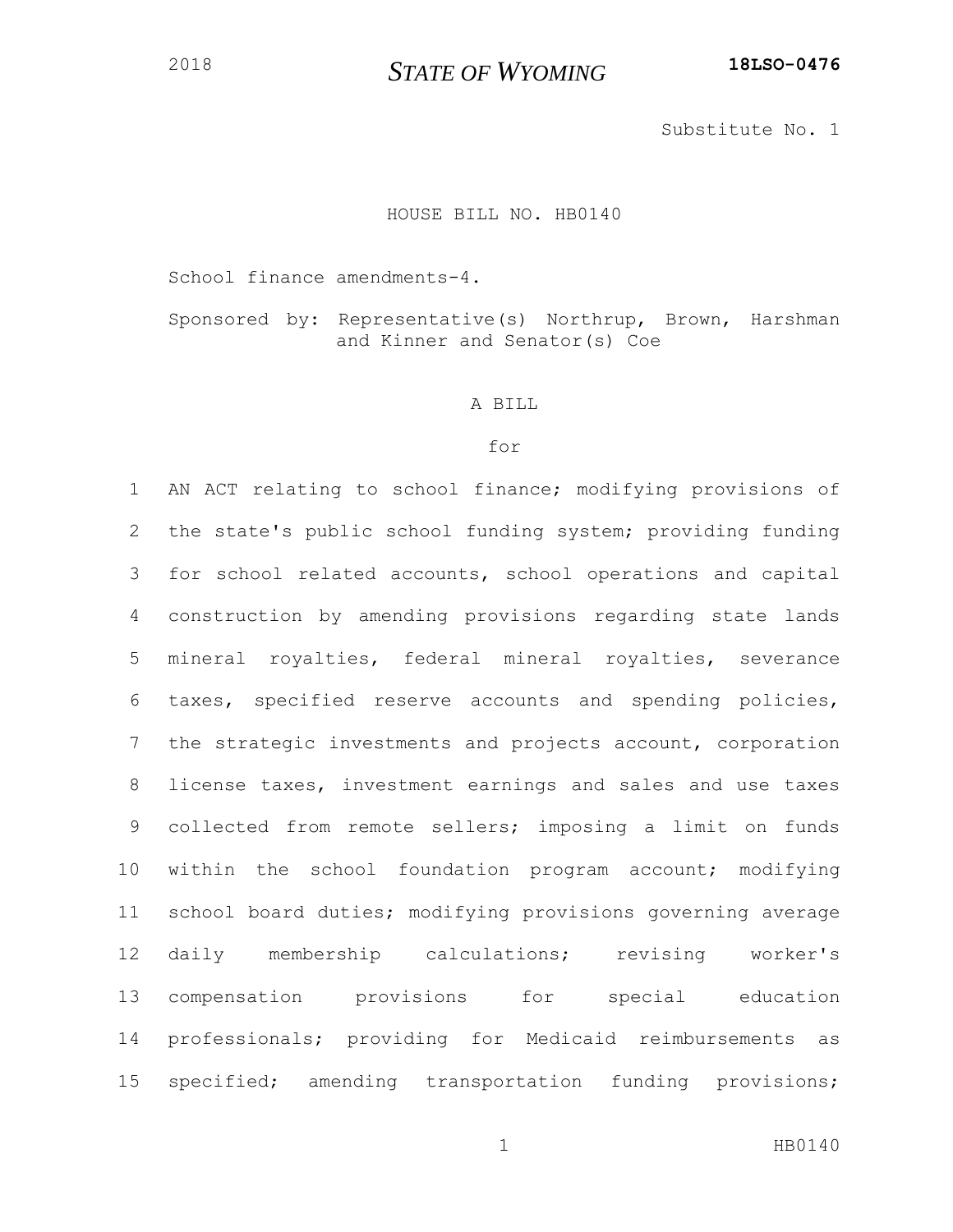amending school district funding for groundskeepers; repealing assessment funding; requiring a report; requiring the establishment of special education staffing guidelines; providing for additional distributions to school districts; providing for transfers; providing appropriations; requiring the consensus revenue estimating group to meet as specified; requiring rulemaking; providing applicability; and providing for effective dates.

 *Be It Enacted by the Legislature of the State of Wyoming:* 

 **Section 1.** W.S. 9-4-220, 9-4-305(b), 9-4-601(d)(intro) and by creating a new subsection (k), 9-4-719(b), (f), (q)(i) and by creating new subsections (t) and (u), 17-16-1630(a), 21‑3‑110(a) by creating a new paragraph (xxxvi), 21-13-101(a)(i), 21-13-306 by creating a 17 new subsection (d), 21-13-306.1, 21-13-309(m)(iv)(A), 18 21-13-320(j)(iii), by creating a new paragraph (iv) and (m), 21-13-321(b) and by creating a new subsection (h), 27‑14‑108(d)(xvi), 39-14-801(d)(intro) and by creating a new 21 subsection  $(q)$ , 39-15-111(b)(intro) and by creating a new subsection (p), 39-16-111(b)(intro) and by creating a new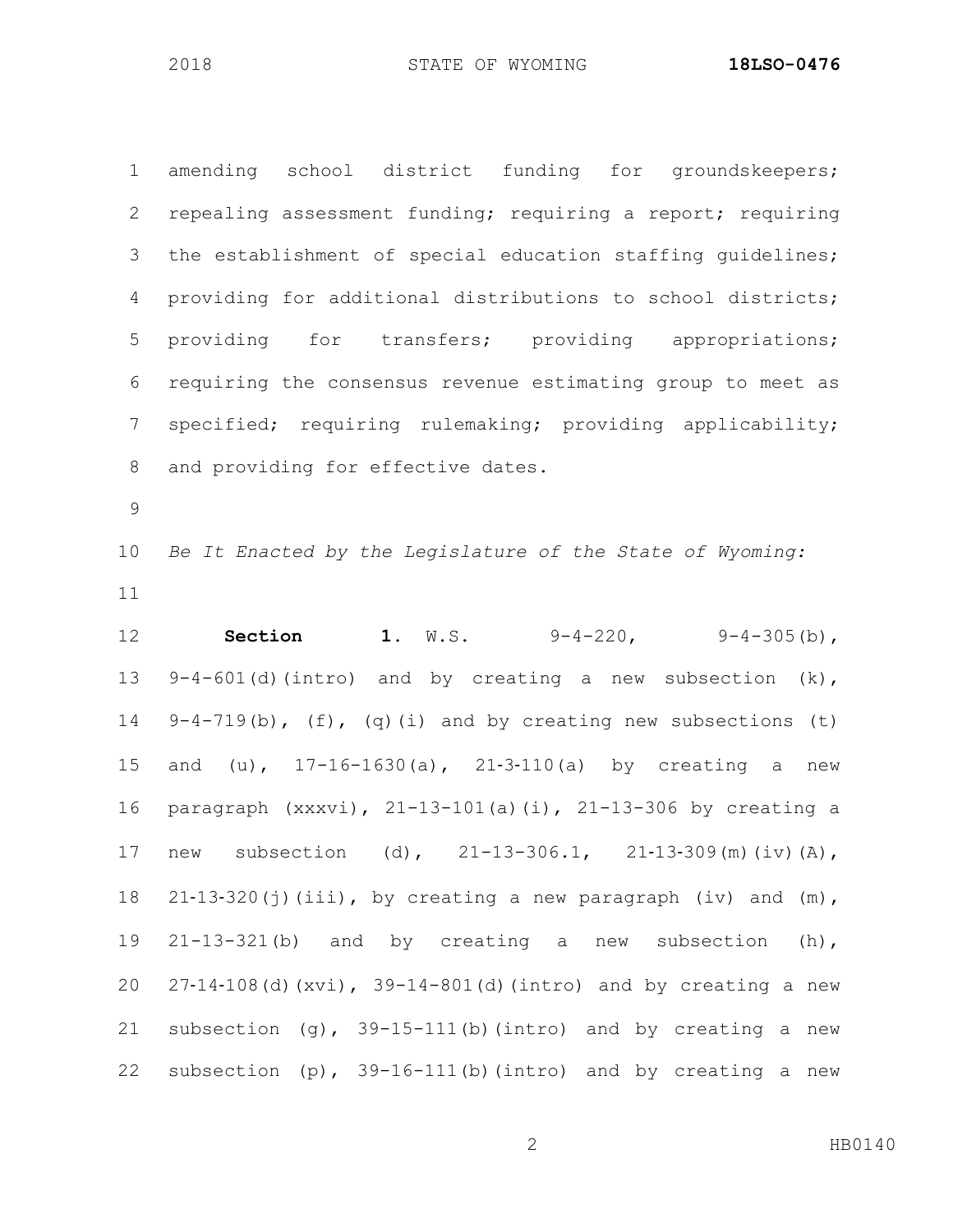subsection (p) and 42-4-103(a) by creating new paragraphs (xxxii) and (xxxiii) are amended to read: **9-4-220. Strategic investments and projects account created; purposes.** (a) The strategic investments and projects account created by 2013 Wyoming Session Laws, Chapter 73, Section 4, Section 300(e) is continued and codified. Funds within the account shall only be expended by legislative appropriation. The governor may include appropriation requests from funds available within the strategic investments and projects account within his biennial budget requests for one-time expenditures as he deems necessary in accordance with subsection (b) of this section. All funds within the account shall be invested by the state treasurer and all investment earnings from the account shall be credited to the general fund.

 (b) Funds available for expenditure in the strategic investments and projects account shall be expended in an amount less than or equal to the transfer from the permanent Wyoming mineral trust fund reserve account to the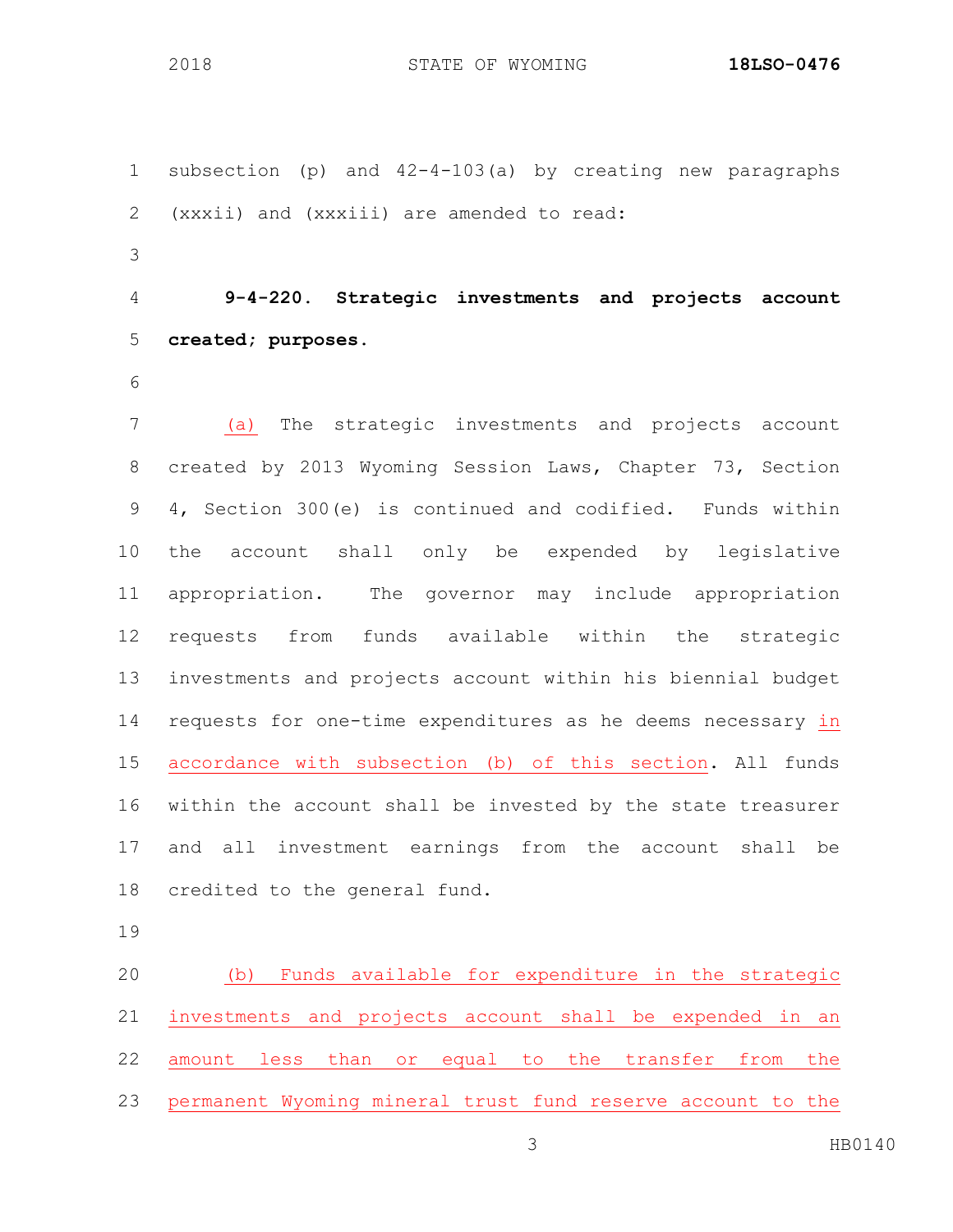| $\mathbf 1$     | strategic investments and projects account made pursuant to    |
|-----------------|----------------------------------------------------------------|
| $\mathbf{2}$    | W.S. 9-4-719(t) and only for school capital construction,      |
| 3               | including major building and facility repair<br>and            |
| 4               | replacement as defined in W.S. 21-15-109(a) (iii).             |
| 5               |                                                                |
| 6               | 9-4-305. Disposition of state land revenue.                    |
| 7               |                                                                |
| 8               | (b) Proceeds from the sale of state lands, mineral             |
| $\overline{9}$  | royalties and any money designated by the Wyoming              |
| 10 <sub>o</sub> | constitution or Wyoming statutes as collected shall be         |
| 11              | transmitted to the state treasurer and credited to the         |
| 12              | proper accounts within the permanent land fund, except as      |
| 13              | provided by article 7, section 2 of the Wyoming                |
| 14              | constitution, thirty-three and one-third percent $(33 \t1/3*)$ |
| 15 <sub>1</sub> | of the mineral royalties received from the lease of any        |
| 16              | school lands, but not to exceed eight million dollars          |
| 17              | (\$8,000,000.00) during any one (1) year, shall be deposited   |
| 18              | into the public school capital construction account. To the    |
| 19              | extent constitutionally permissible and notwithstanding any    |
| 20              | other provision of law, at the end of every fiscal year,       |
| 21              | the state treasurer shall transfer to the corpus of each       |
| 22              | account within the permanent land fund, except the common      |
| 23              | school account, from the income earned on the corresponding    |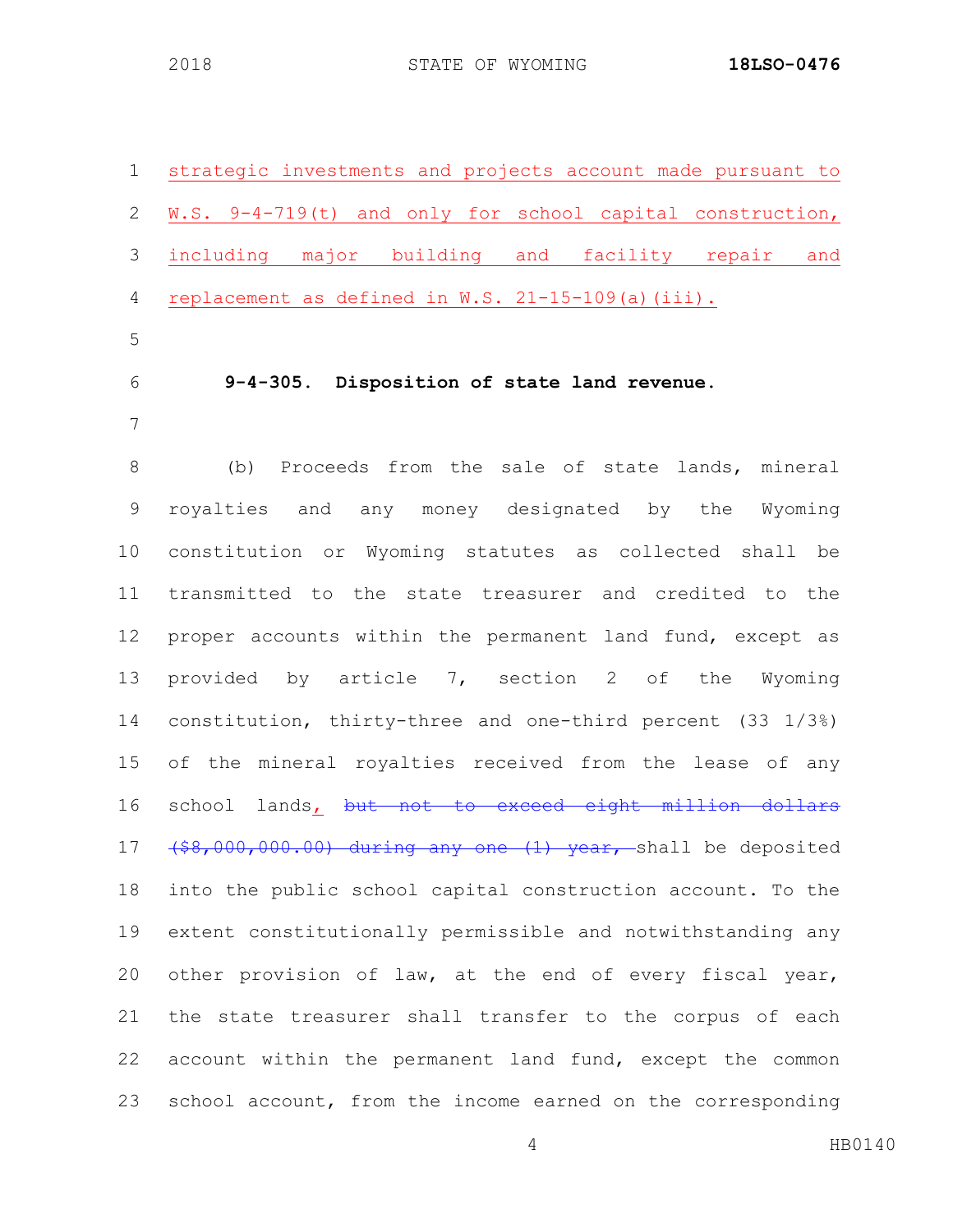account within the permanent land fund, to the extent available, an amount as provided by this subsection. In determining the amount to be withheld, the state treasurer shall calculate the fiscal year beginning balance and ignore any appropriations made from the account within that fiscal year. For the fiscal year 2000, he shall transfer an amount equal to five percent (5%) of the inflation rate for the previous twelve (12) month period as determined by the department of administration and information multiplied by the beginning balance of each permanent land fund account, except the common school account. At the end of each succeeding fiscal year, the state treasurer shall increase the amount to be multiplied by that year's inflation rate by five percent (5%) until such time as the multiplier reaches one hundred percent (100%) of the inflation rate, and then multiply that amount by the beginning balance of each permanent land fund account, except the common school account.

 **9-4-601. Distribution and use; funds, accounts, cities and towns benefited; exception for bonus payments.**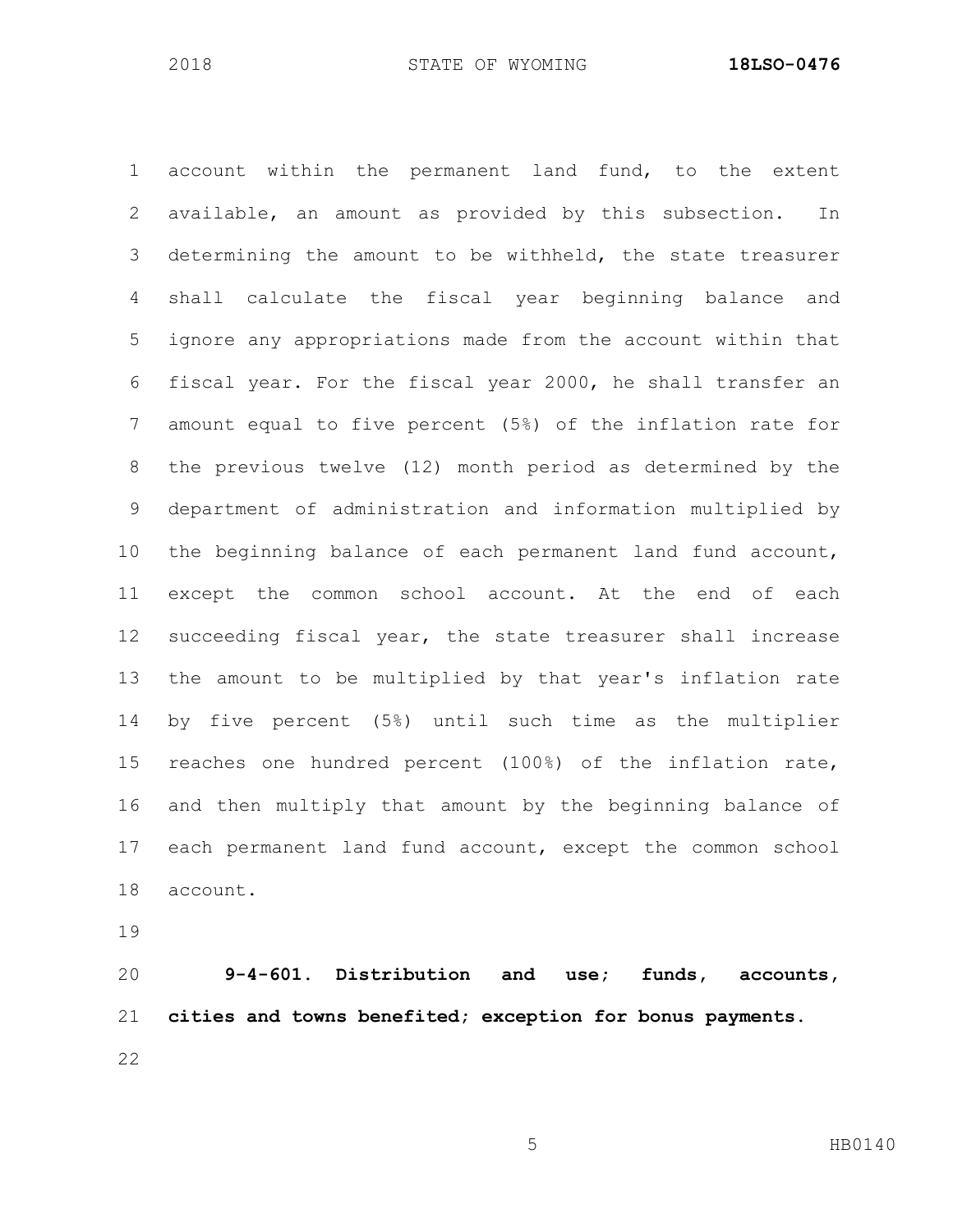| $\mathbf 1$    | Any revenue received under subsection (a) of this<br>(d)                |
|----------------|-------------------------------------------------------------------------|
| $\overline{2}$ | section<br>hundred<br>million<br>in<br>оf<br>two<br>dollars<br>excess   |
| 3              | (\$200,000,000.00) but not to exceed five hundred million               |
| $\overline{4}$ | dollars (\$500,000,000.00) shall be distributed as follows:             |
| 5              |                                                                         |
| 6              | Any revenue received under subsection (a) of this<br>(k)                |
| 7              | five hundred million<br>section<br>$\circ$ f<br>in<br>dollars<br>excess |
| $\,8\,$        | (\$500,000,000.00) shall be distributed as follows:                     |
| $\mathcal{G}$  |                                                                         |
| 10             | Two-thirds $(2/3)$ to the<br>school foundation<br>(i)                   |
| 11             | program account; and                                                    |
| 12             |                                                                         |
| 13             | One-third $(1/3)$ to the<br>$(i$ i)<br>budget<br>reserve                |
| 14             | account.                                                                |
| 15             |                                                                         |
| 16             | $9-4-719$ . Investment<br>earnings<br>spending<br>policy                |
| 17             | permanent funds.                                                        |
| 18             |                                                                         |
| 19             | (b) There is created the permanent Wyoming mineral                      |
| 20             | trust fund reserve account. Beginning July 1, 2016 for                  |
| 21             | fiscal year 2017 and each fiscal year thereafter, the state             |
| 22             | treasurer shall transfer unobligated funds from this                    |
| 23             | account to the general fund as necessary to ensure that an              |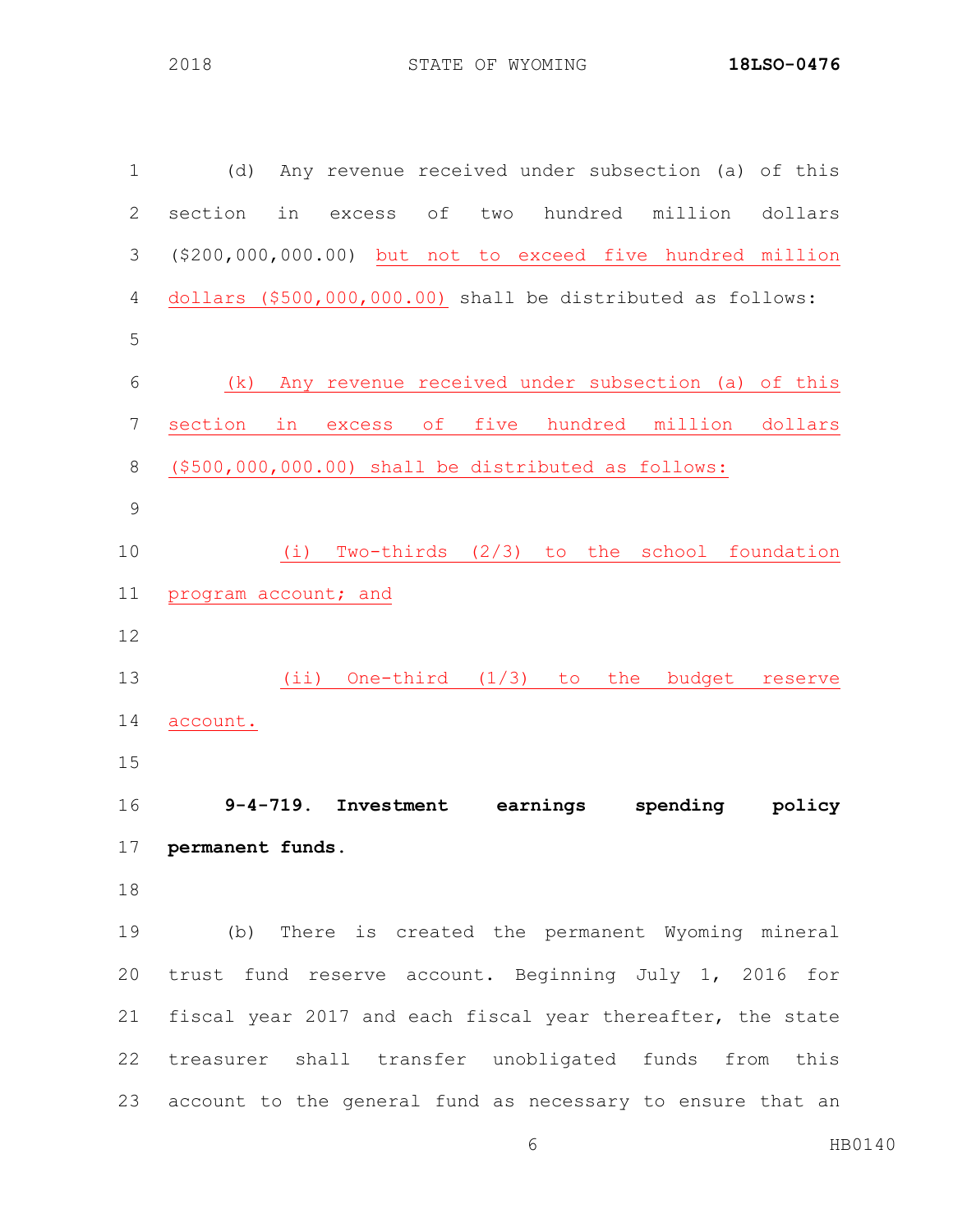| $\mathbf 1$     | amount equal to two and one-half percent (2.5%) of the      |
|-----------------|-------------------------------------------------------------|
| 2               | previous five (5) year average market value of<br>the       |
| 3               | permanent Wyoming mineral trust fund, calculated on the     |
| 4               | first day of the fiscal year, is available for expenditure  |
| 5               | annually during each fiscal year. As soon as possible after |
| 6               | the end of each of the fiscal years beginning on and after  |
| 7               | July 1, 2017, and after making any transfers as provided    |
| 8               | for in paragraph (ii) of this subsection and subsection (u) |
| 9               | of this section, revenues in this account in excess of one  |
| 10 <sub>o</sub> | hundred fifty percent (150%) of the spending policy amount  |
| 11              | in subsection (d) of this section shall be credited to the  |
| 12              | permanent Wyoming mineral trust fund. In order to ensure    |
| 13              | funds are available to the general fund under this          |
| 14              | subsection, the state treasurer shall:                      |
| 15              |                                                             |
| 16              | (i) Beginning July 1, 2018 and on the first day             |
| 17              | of the fiscal year or as soon thereafter as reasonably      |
| 18              | possible, to the extent funds are available, transfer from  |
| 19              | the permanent Wyoming mineral trust fund reserve account to |
| 20              | general fund any positive amount equal to two<br>the<br>and |
| 21              | one-half percent (2.5%) of the previous five (5) year       |
| 22              | average market value of the permanent Wyoming mineral trust |
| 23              | fund, calculated on the first day of the fiscal year        |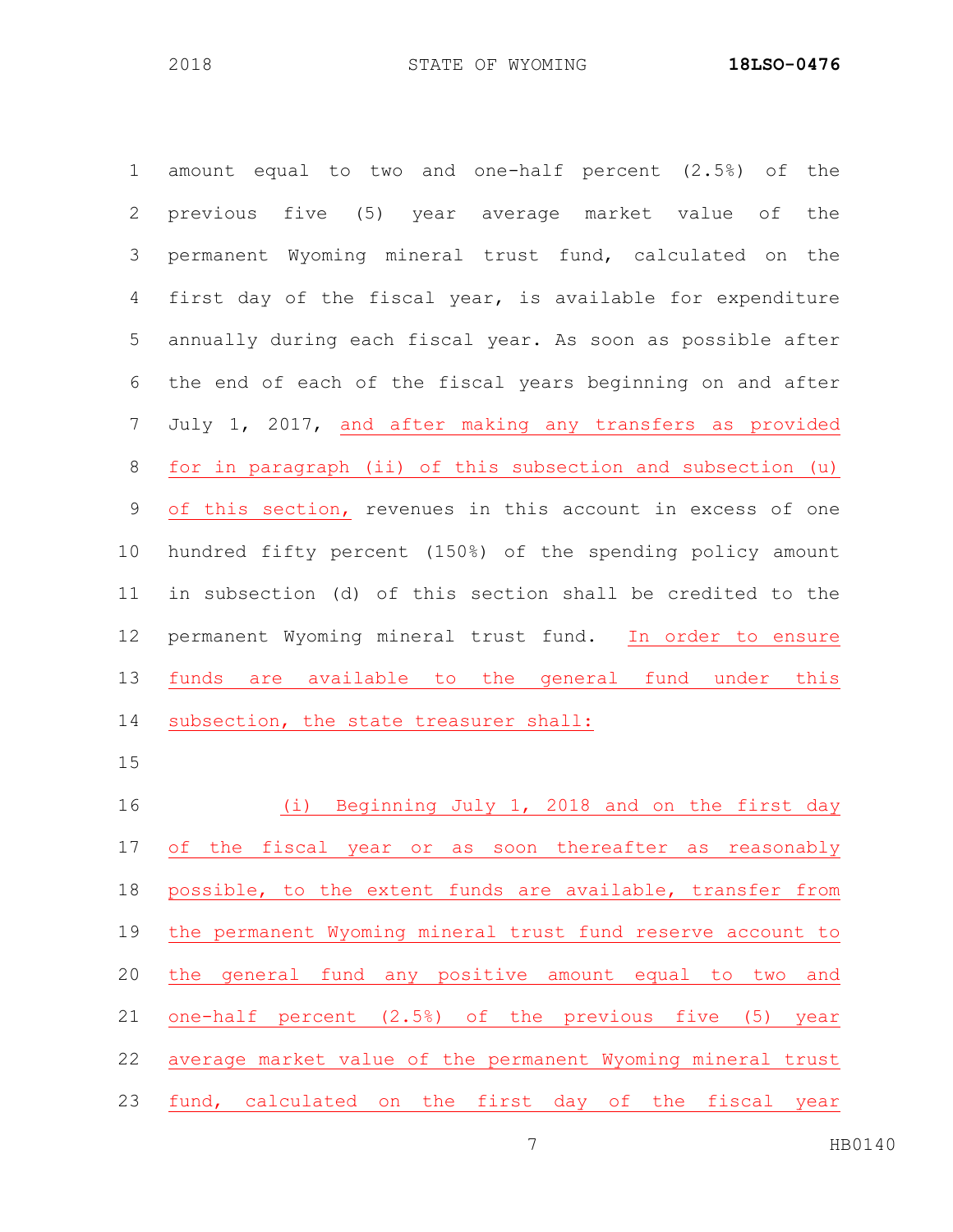| $\mathbf 1$    | reduced by the most recent estimate of investment income    |
|----------------|-------------------------------------------------------------|
| $\mathbf{2}$   | derived from the permanent Wyoming mineral trust fund       |
| 3              | prepared by the consensus revenue estimating group prior to |
| $\overline{4}$ | any transfers under this subsection; and                    |
| 5              |                                                             |
| $6\,$          | (ii) As soon as practicable after the end of the            |
| 7              | fiscal year but no later than ninety (90) days after the    |
| $8\,$          | end of the fiscal year, if a transfer was made to the       |
| $\overline{9}$ | general fund under paragraph (i) of this subsection for the |
| 10             | most recently completed fiscal year, transfer an<br>amount  |
| 11             | from the general fund to the permanent Wyoming mineral      |
| 12             | trust fund reserve account so that the net deposits to the  |
| 13             | general fund under this subsection for any fiscal year do   |
| 14             | not exceed two and one-half percent (2.5%) of the previous  |
| 15             | five (5) year average market value of the permanent Wyoming |
| 16             | mineral trust fund, calculated on the first day of the      |
| 17             | fiscal year.                                                |

 (f) There is created the common school permanent fund reserve account. Beginning July 1, 2017 for fiscal year 2018 and each fiscal year thereafter, the state treasurer shall transfer unobligated funds from this account to the common school account within the permanent land income fund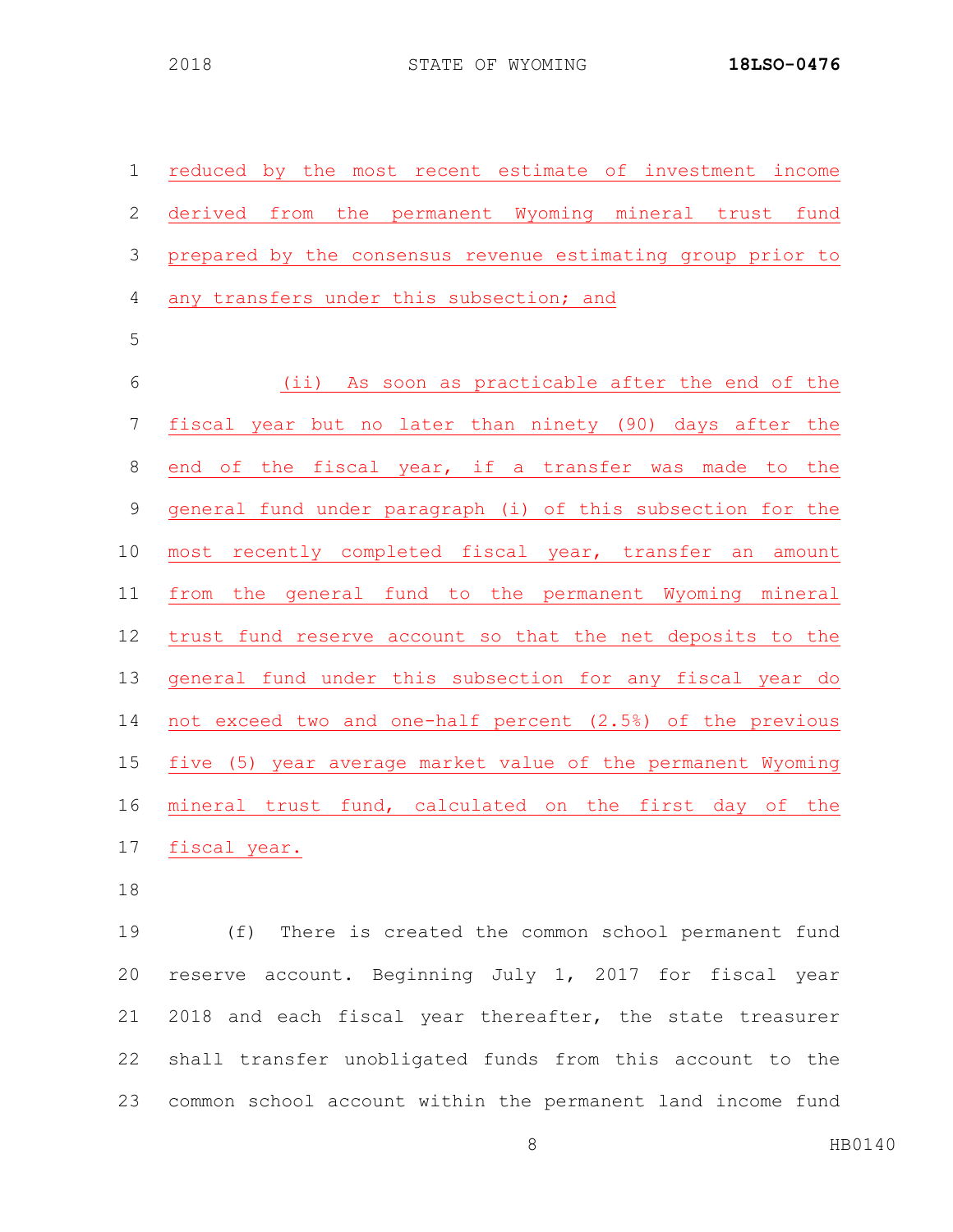as necessary to ensure that an amount equal to the spending policy amount established in subsection (h) of this section is available for expenditure annually during the fiscal year. As soon as possible after the end of each of the fiscal years beginning on and after July 1, 2017, revenues 6 in this account in excess of one hundred fifty percent 7 (150%) three hundred percent (300%) of the spending policy amount shall be credited to the common school account

within the permanent land fund.

 (q) The earnings from the permanent Wyoming mineral trust fund under W.S. 9-4-204(u)(iii) during each fiscal year beginning July 1, 2016, which are less than the spending policy established in subsection (d) of this section are appropriated from the general fund subject to subsection (s) of this section and the following:

 (i) Any earnings in excess of two and one-half percent (2.5%) of the previous five (5) year average market value of the trust fund, calculated from the first day of the fiscal year and less than or equal to the spending policy amount specified in subsection (d) of this section 23 shall be credited to the legislative stabilization reserve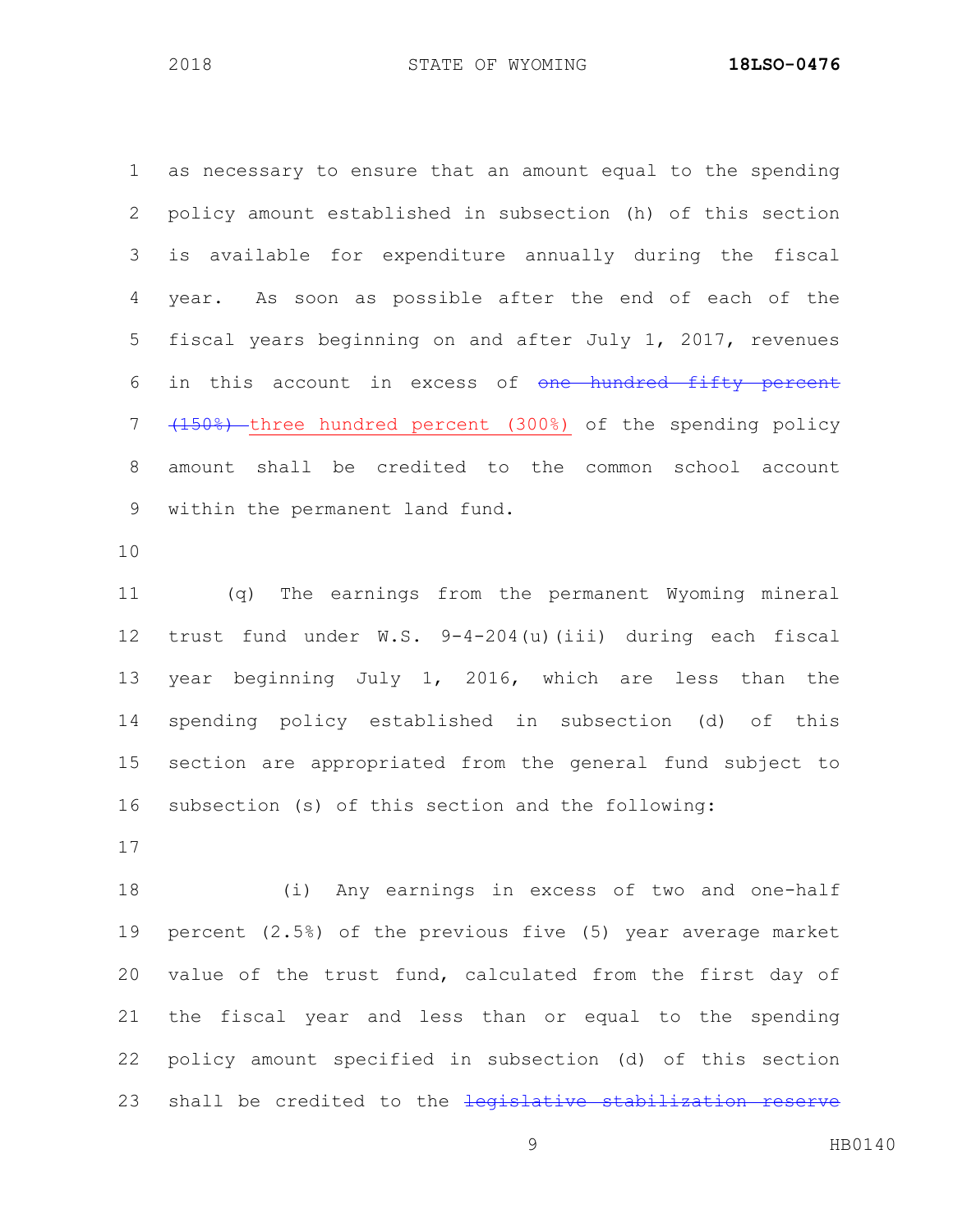| 1              | account created by W.S. 9-4-219 common school permanent     |
|----------------|-------------------------------------------------------------|
| $\sqrt{2}$     | fund reserve account created by subsection (f) of this      |
| $\mathfrak{Z}$ | section and the strategic investments and projects account  |
| 4              | created by W.S. 9-4-220 in equal amounts; and               |
| 5              |                                                             |
| $\epsilon$     | Beginning on July 1, 2018 for fiscal year 2019<br>(七)       |
| $\overline{7}$ | for each fiscal year thereafter, to the extent funds<br>and |
| $\,8\,$        | are available, the state treasurer shall transfer           |
| $\mathsf 9$    | unobligated funds from the permanent Wyoming mineral trust  |
| 10             | fund reserve account to the strategic investments and       |
| 11             | projects account as necessary to ensure amounts are         |
| 12             | available for expenditure annually during each fiscal year  |
| 13             | as provided in this subsection. Transfers to the strategic  |
| 14             | investments and projects account under this subsection      |
| 15             | shall occur as soon as practicable after the first day of   |
| 16             | the fiscal year but after transfers under paragraph (b)(i)  |
| 17             | of this section. The following amounts shall be transferred |
| 18             | as provided for each fiscal year to ensure amounts<br>are   |
| 19             | available for appropriation in the strategic investments    |
| 20             | and projects account:                                       |
| 21             |                                                             |

 (i) For fiscal years 2019 and 2020, an amount equal to fifty-seven hundredths percent (.57%) of the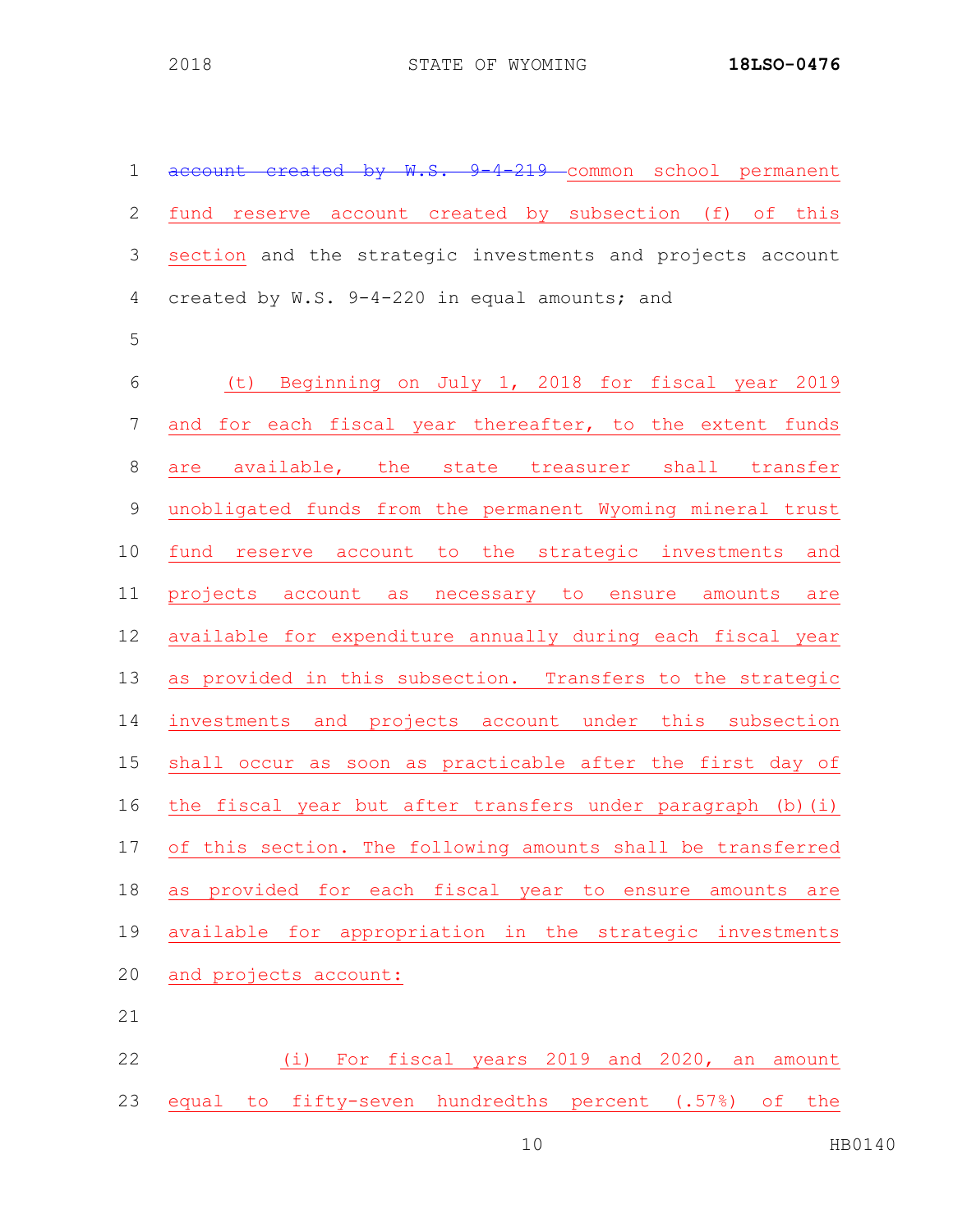| $\mathbf 1$    | previous five (5) year average market value of the trust    |
|----------------|-------------------------------------------------------------|
| 2              | fund, calculated from the first day of the fiscal year;     |
| 3              |                                                             |
| $\overline{4}$ | (ii) For fiscal year 2021, an amount equal to               |
| 5              | fifty-one hundredths percent (.51%) of the previous five    |
| 6              | (5) year average market value of the trust fund, calculated |
| $\overline{7}$ | from the first day of the fiscal year;                      |
| $8\,$          |                                                             |
| 9              | (iii) For fiscal year 2022 and each fiscal year             |
| 10             | thereafter, an amount equal to forty-five hundredths        |
| 11             | percent (.45%) of the previous five (5) year average market |
| 12             | value of the trust fund, calculated from the first day of   |
| 13             | the fiscal year.                                            |
| 14             |                                                             |
| 15             | (u) As soon as practicable after the end of the             |
| 16             | fiscal year but no later than ninety (90) days after the    |
| 17             | end of the fiscal year, if a transfer was made to the       |
| 18             | strategic investments and projects account under subsection |
| 19             | (t) of this section for the most recently completed fiscal  |
| 20             | year, the state treasurer shall transfer an amount from the |
| 21             | strategic investments and projects account to the permanent |
| 22             | Wyoming mineral trust fund reserve account so that the net  |
| 23             | deposits to the strategic investments and projects account  |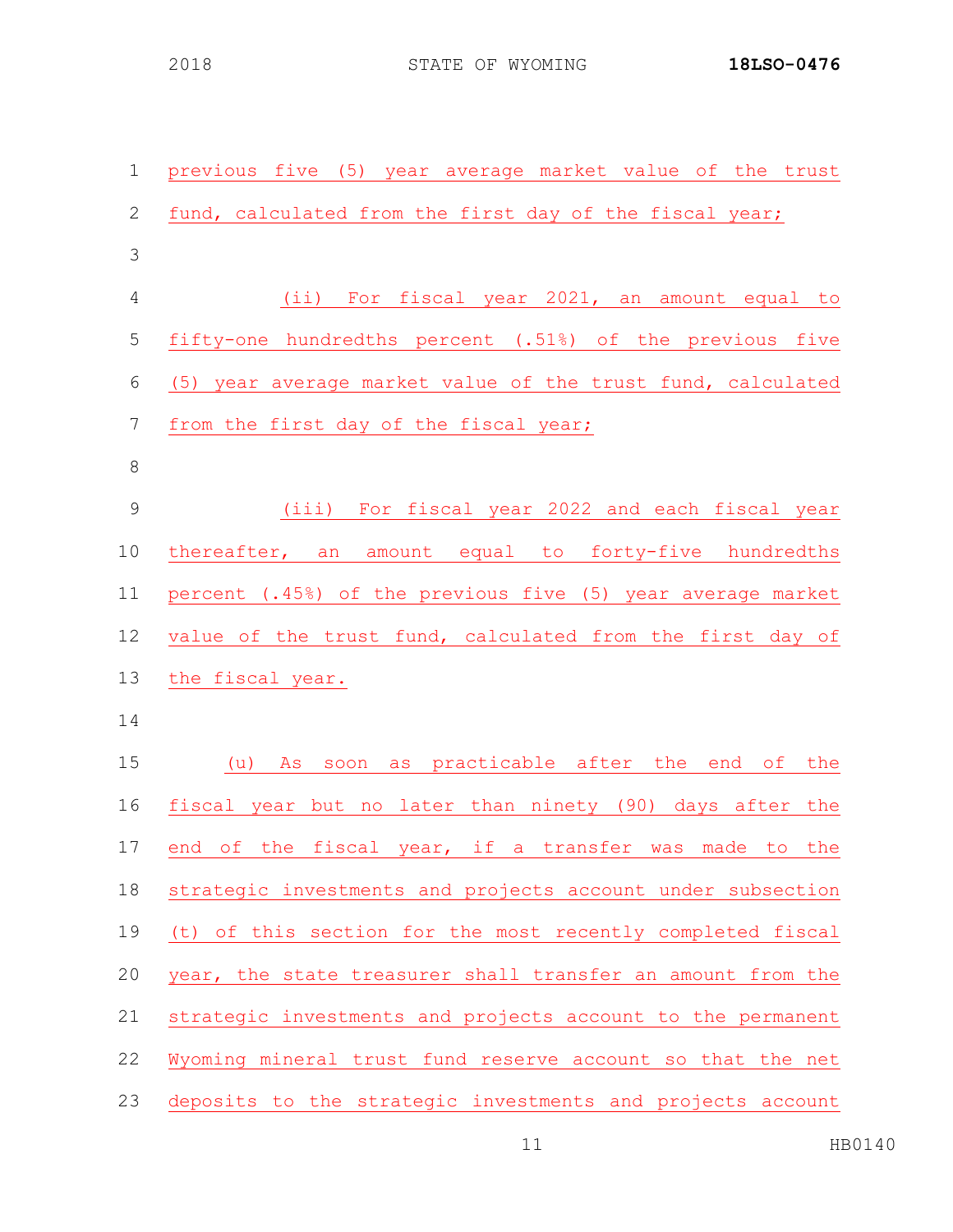under subsections (q) and (t) of this section do not exceed the amounts specified in subsection (q) of this section. 

 **17-16-1630. Filing of reports and payment of tax required; amount of tax; exemptions; records.**

 (a) Every corporation organized under the laws of this state and every foreign corporation which obtains the right to transact and carry on business within this state (except banks, insurance companies and savings and loan associations) shall file with the secretary of state on or before the first day of the month of registration of every year a certification, under the penalty of perjury, by its treasurer or other fiscal agent setting forth its capital, property and assets located and employed in the state of Wyoming. The statement shall give the names and addresses of its officers and directors and the address of its principal office. On or before the first day of the month of registration of every year the corporation shall pay to the secretary of state in addition to all other statutory taxes and fees a license tax based upon the sum of its capital, property and assets reported, of fifty dollars (\$50.00) or two-tenths of one mill on the dollar (\$.0002),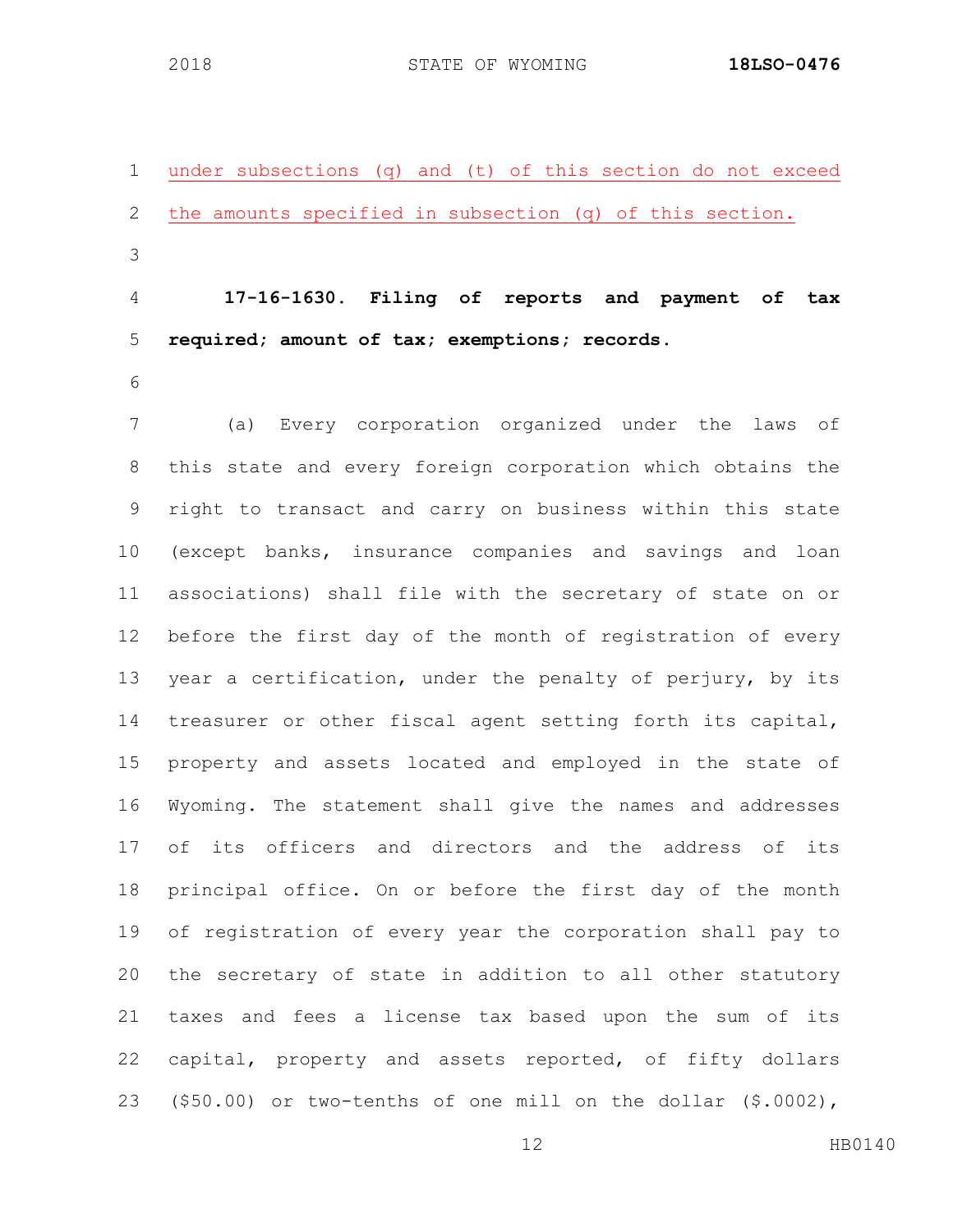| $\mathbf 1$   | whichever is greater. Fifty percent (50%) of the revenue    |
|---------------|-------------------------------------------------------------|
| 2             | collected pursuant to this subsection shall be distributed  |
| 3             | to the general fund and fifty percent (50%) of the revenue  |
| 4             | collected pursuant to this subsection shall be distributed  |
| 5             | to the school foundation program account.                   |
| 6             |                                                             |
| 7             | 21-3-110. Duties of boards of trustees.                     |
| 8             |                                                             |
| $\mathcal{G}$ | (a)<br>The board of trustees in each school district        |
| 10            | shall:                                                      |
| 11            |                                                             |
| 12            | (xxxvi) Participate in programs<br>the<br>of                |
| 13            | department of workforce services<br>necessary to<br>receive |
| 14            | premium discounts for the state worker's compensation       |
| 15            | program.                                                    |
| 16            |                                                             |
| 17            | 21-13-101. Definitions.                                     |
| 18            |                                                             |
| 19            | (a) As used in this chapter:                                |
| 20            |                                                             |
| 21            | (i) "Average daily membership" or "ADM"<br>means            |
| 22            | the aggregate number of pupils present plus the aggregate   |
| 23            | number of pupils absent, divided by the actual number of    |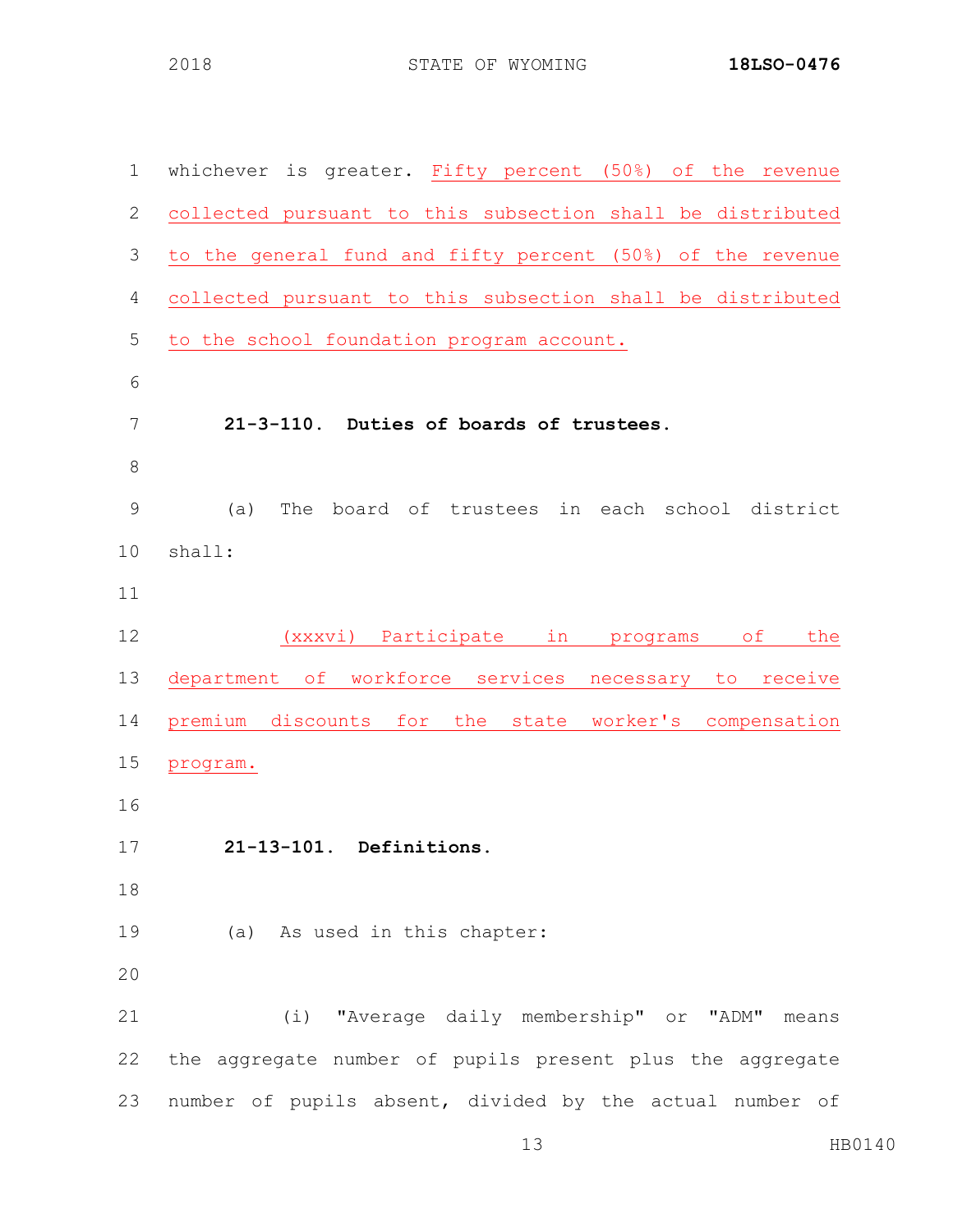days the school is in session for the year. Pupils who 2 attend at least eighty percent (80%) seventy-five percent (75%) of a full time equivalency basis shall be considered full time. For pupils enrolled in school on less than eighty percent (80%) seventy-five percent (75%) of a full time equivalency basis, the school district shall calculate the pupil's contribution to the ADM on a prorated basis with the hours or class periods of enrollment being the numerator and the hours or class periods of full time equivalency being the denominator. Pupils who have withdrawn from school or who have been absent for more than ten (10) consecutive calendar days shall not be counted as members; **21-13-306. Foundation program account established; disposition of monies.** (d) Any unobligated, unencumbered funds remaining in the school foundation program account in excess of six hundred million dollars (\$600,000,000.00) as of June 30 of any fiscal year shall be deposited to the school foundation

- program reserve account created by W.S. 21-13-306.1.
-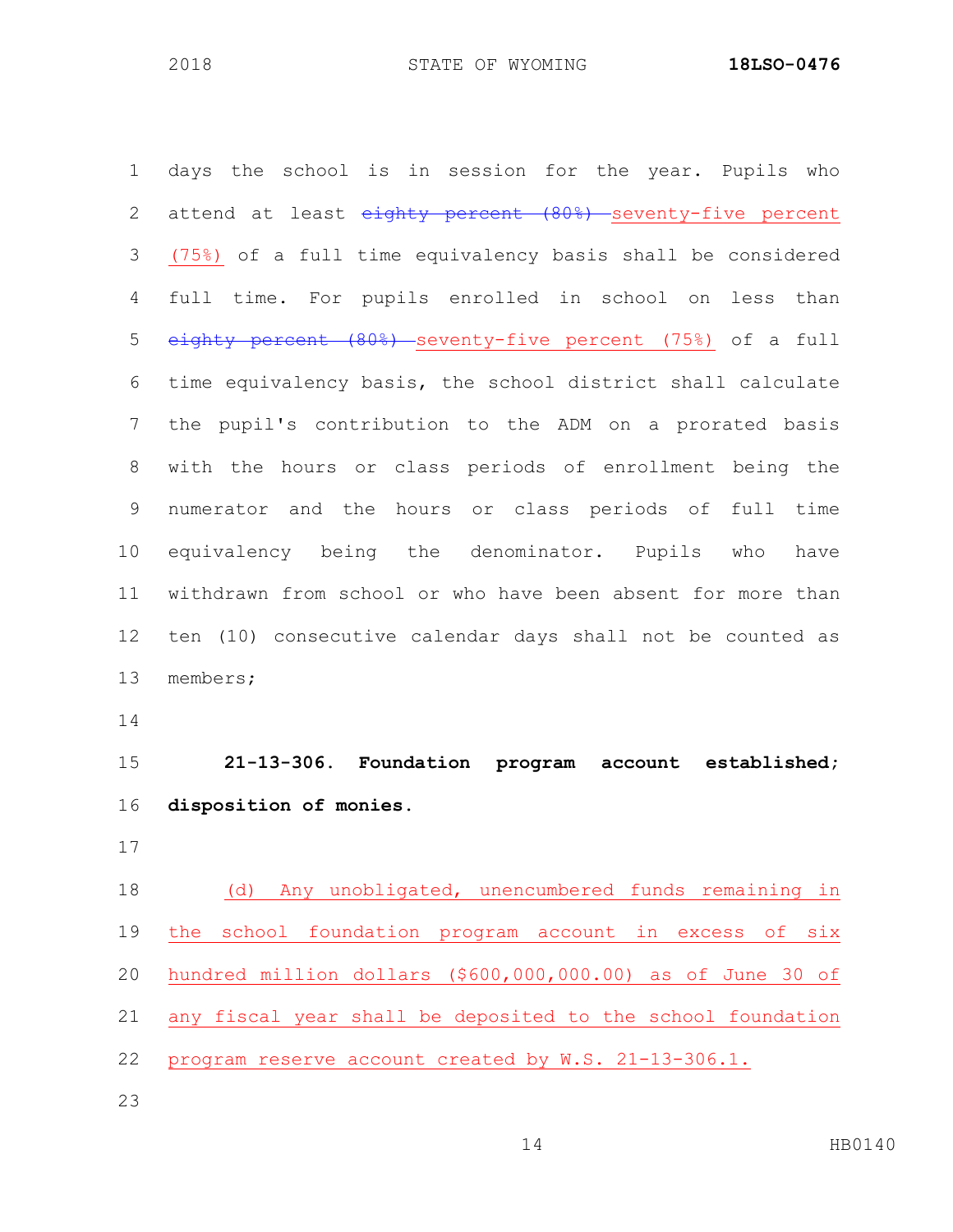**21-13-306.1. School foundation program reserve account; purposes.** The school foundation program reserve account created by 2014 Wyoming Session Laws, Chapter 26, Section 300(g) is continued and codified. Funds within the account shall only be expended by legislative appropriation. All funds within the account shall be invested by the state treasurer and all investment earnings from the account shall be 10 credited to the general fund account. **21-13-309. Determination of amount to be included in foundation program for each district.** (m) In determining the amount to be included in the foundation program for each district, the state superintendent shall: (iv) Based upon reports from each district on schools operating within that district for the current school year and on grade configurations contained within each reported school during that school year, compute the

average daily membership (ADM) for each reported school and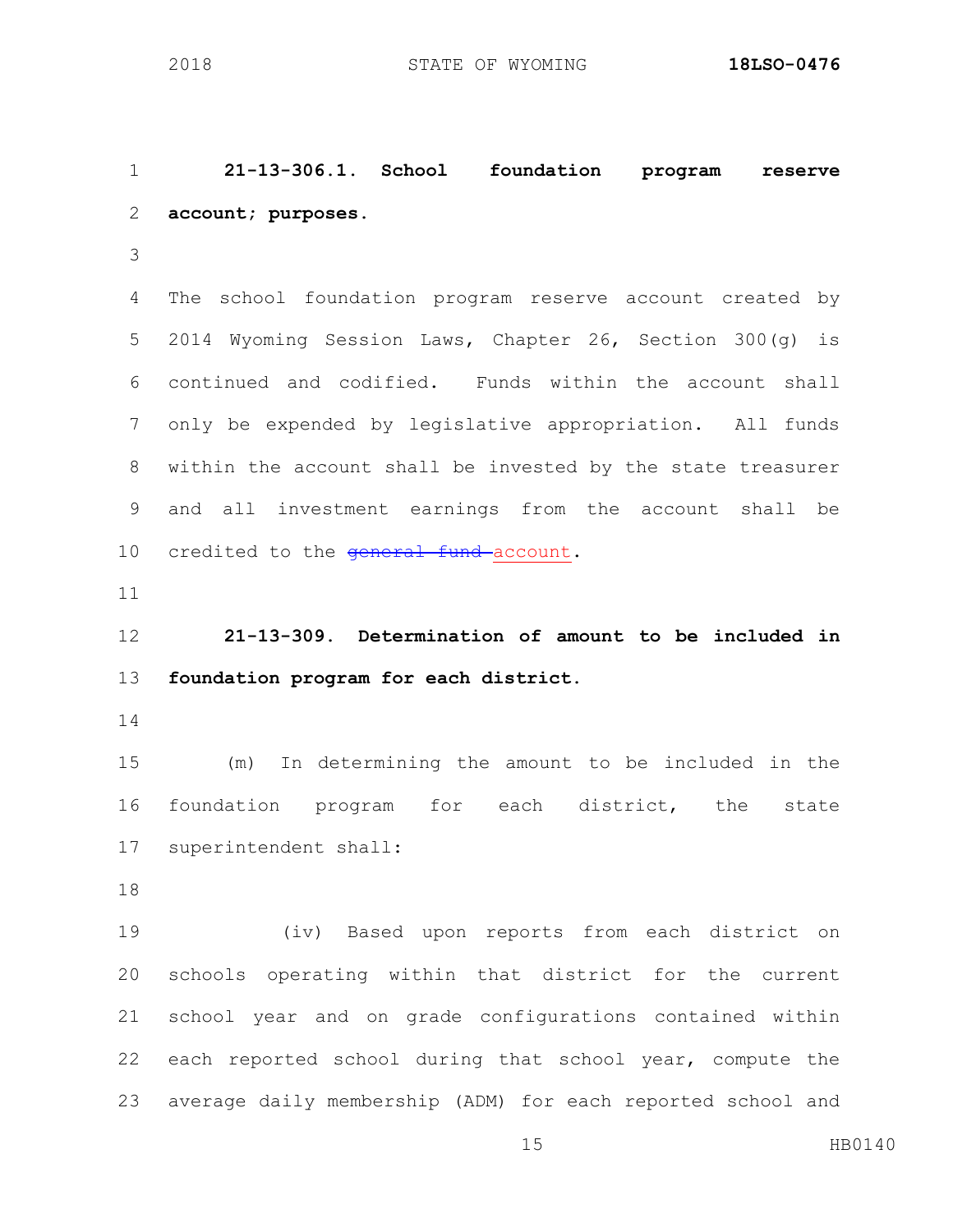STATE OF WYOMING **18LSO-0476**

 each grade within each reported school in accordance with identified grade configurations subject to the following: 4 (A) If the district's average  $\frac{d$ aily

 membership (ADM) ADM for the three (3) immediately preceding school years is greater than the district's ADM from the previous school year, each reported school shall be computed based upon the average of the school's ADM counts completed at the end of the three (3) immediately 10 preceding school years, or otherwise each reported school within the district shall be computed based on the school's 12 ADM for the previous school year; whichever is greater;

 **21-13-320. Student transportation; amount within school foundation program formula for transportation maintenance and operations expenditures and school bus purchases; district reporting requirements.**

 (j) Effective for the school year 2018-2019 and each school year thereafter the amount computed under this section shall be in accordance with the provisions of this subsection. Each district shall receive: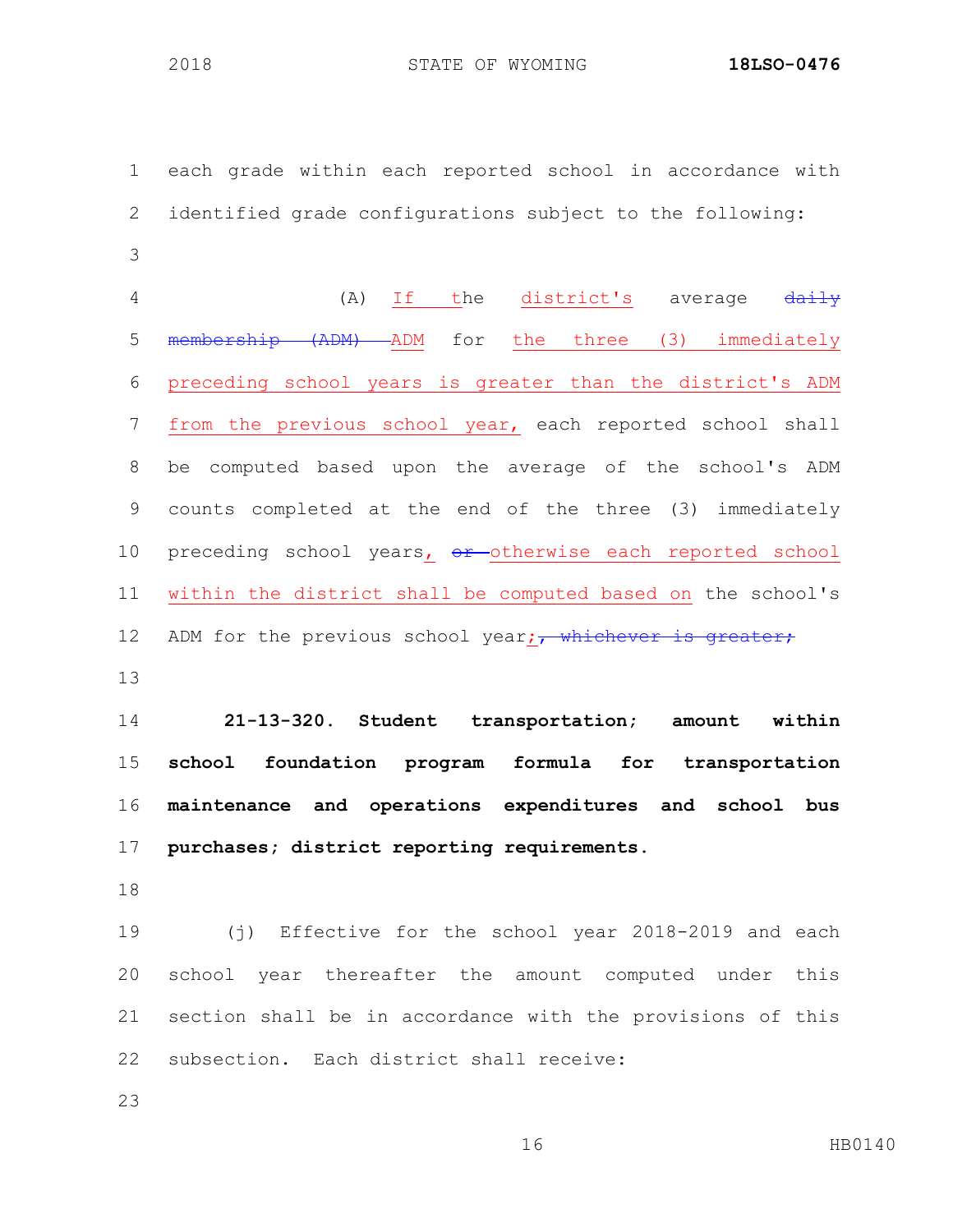| $\mathbf 1$ | (iii)<br>An amount calculated in accordance with             |
|-------------|--------------------------------------------------------------|
| 2           | (g) of this section for each<br>subsection<br>school<br>bus  |
| 3           | purchased or initially leased on or after March 15, 2017,    |
| 4           | if the school district first applied to the department and   |
| 5           | department determined the purchase or<br>the<br>lease<br>was |
| 6           | necessary to alleviate an emergency;- plus                   |
| 7           |                                                              |
| $8\,$       | One hundred percent (100%) reimbursement<br>(iv)             |
| $\mathsf 9$ | for each school bus that will be partially paid for or       |
| 10          | rebated under the Diesel Emissions Reduction Act, 42 U.S.C.  |
| 11          | 16131 et seq., or other similar program minus the amount     |
| 12          | that will be paid for or rebated under the applicable        |
| 13          | program.                                                     |
| 14          |                                                              |
| 15          | No district shall purchase a school bus or enter<br>(m)      |
| 16          | into a new lease for a school bus on or after March 15,      |
| 17          | 2017 unless it first applies to the department and the       |
| 18          | department determines that an emergency exists               |
| 19          | necessitating the purchase or lease of the bus, except       |
| 20          | that, beginning July 1, 2018, a district may purchase a bus  |
| 21          | that will be fully or partially paid for or rebated under    |
| 22          | the Diesel Emissions Reduction Act, 42 U.S.C. 16131 et       |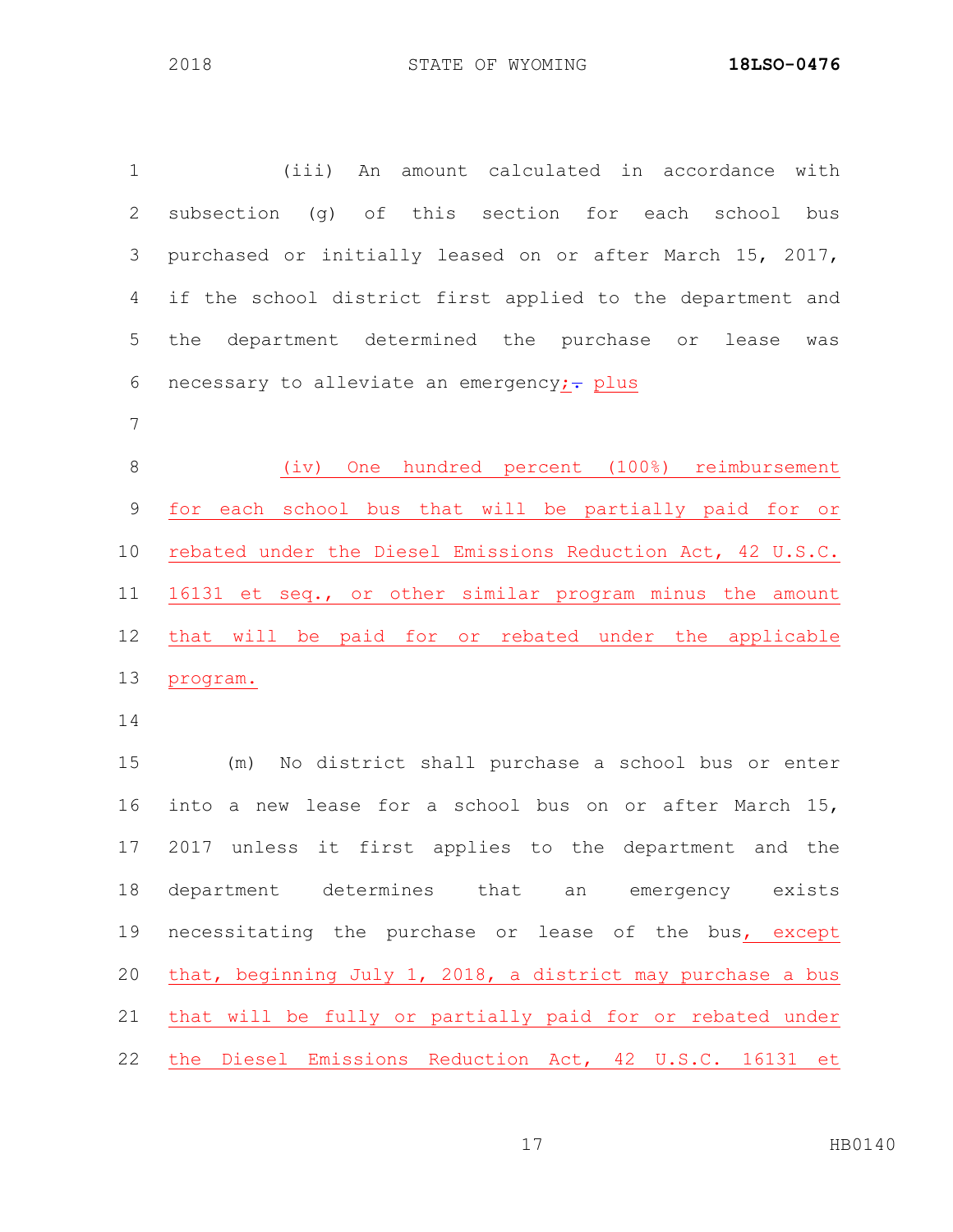seq., or other similar program as confirmed by a letter of assurance from the state or federal government. **21-13-321. Special education; amount within foundation program formula for special education programs and services; district reporting requirements.** (b) The amount provided for special education within the education resource block grant model pursuant to W.S. 21-13-309(m)(v)(E)(II) shall be equal to one hundred percent (100%) of the amount actually expended by the district during the previous school year for special education programs and services, subject to subsection (h) of this section. (h) A school district shall be reimbursed by the department under subsection (d) of this section only for amounts not paid by the department of health under this subsection. Prior to seeking reimbursement under subsection (d) of this section, school districts shall bill the department of health for costs of approved: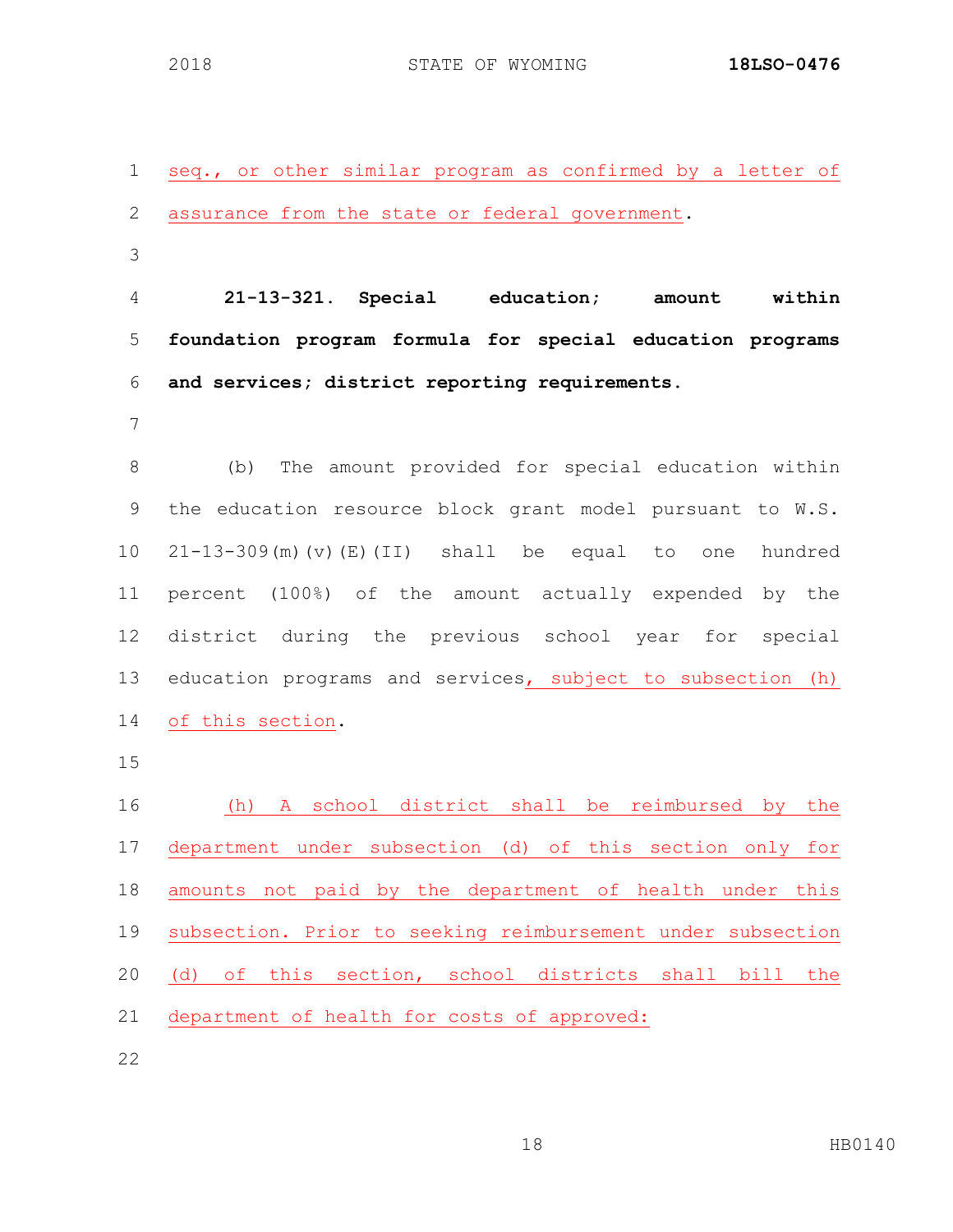| $\mathbf 1$  | School based medical services covered under<br>(i)           |
|--------------|--------------------------------------------------------------|
| $\mathbf{2}$ | school health program under<br>the<br>Wyoming Medical<br>the |
| 3            | and Services Act<br>Assistance<br>pursuant to<br>W.S.        |
| 4            | $42 - 4 - 103$ (a) (xxxii); and                              |
| 5            |                                                              |
| 6            | (ii) School based Medicaid-eligible services                 |
| 7            | delivered pursuant to an individualized education plan or    |
| $8\,$        | individualized family service plan under the<br>Wyoming      |
| 9            | Medical Assistance and Services Act pursuant to<br>W.S.      |
| 10           | $42 - 4 - 103$ (a) $(xxxiii)$ .                              |
| 11           |                                                              |
| 12           | 27-14-108. Extrahazardous industries, employments,           |
| 13           | occupations; enumeration; definitions; optional coverage.    |
| 14           |                                                              |
| 15           | This act applies to governmental entities engaged<br>(d)     |
| 16           | in an industrial classification listed under subsection (a)  |
|              | 17 of this section and to employees of governmental entities |
| 18           | engaged in or employed as the following:                     |
| 19           |                                                              |
| 20           | (xvi) Public school educational assistants who               |
| 21           | provide services to special education students; and          |
| 22           | special education teachers and                               |
|              |                                                              |
| 23           | providers as defined by 34 C.F.R. 300.18 and 300.156 and     |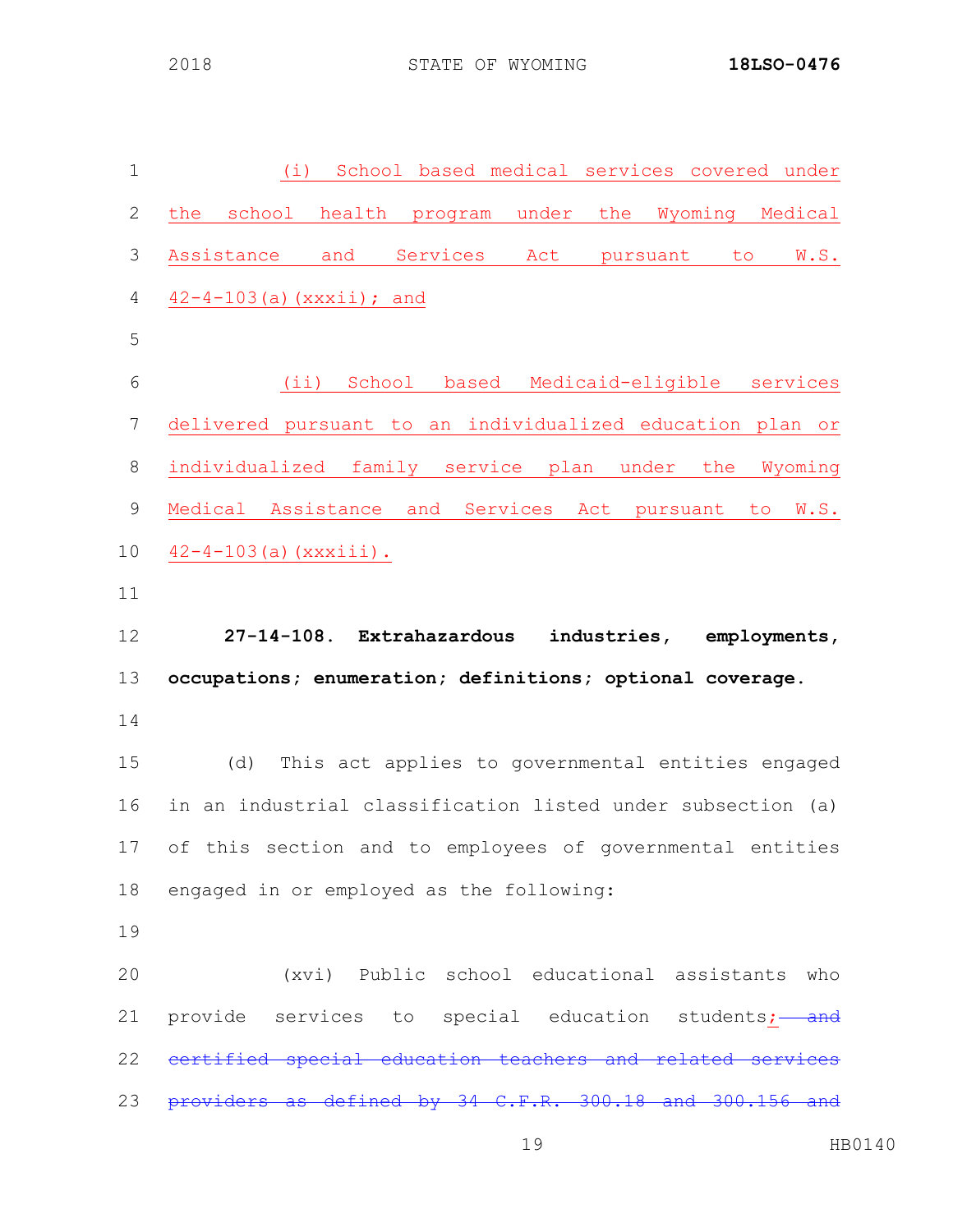| $\mathbf 1$   | W.S. 21-2-802 and 21-7-303 who provide services to eligible |
|---------------|-------------------------------------------------------------|
| 2             | students with behavioral, emotional, cognitive, learning,   |
| 3             | physical or health disabilities that require educational    |
| 4             | services to be provided outside of the reqular classroom    |
| 5             | because the use of supplementary aids and services cannot   |
| 6             | be achieved satisfactorily in the reqular classroom,        |
| 7             |                                                             |
| 8             | 39-14-801. Severance tax distributions; distribution        |
| $\mathcal{G}$ | account created; formula.                                   |
| 10            |                                                             |
| 11            | Except as provided in subsection (g) of this<br>(d)         |
| 12            | section, after making distributions pursuant to subsections |
| 13            | (b), (c) and (f) of this section, distributions under       |
| 14            | subsection (e) of this section shall be made from the       |
| 15            | severance tax distribution account. The<br>amount of        |
| 16            | distributions under subsection (e) of this section shall    |
| 17            | not exceed one hundred fifty-five million dollars           |
| 18            | (\$155,000,000.00) in any fiscal year. To the extent that   |
| 19            | distributions under subsection (e) of this section would    |
| 20            | exceed that amount in any fiscal year, the excess shall be  |
| 21            | credited:                                                   |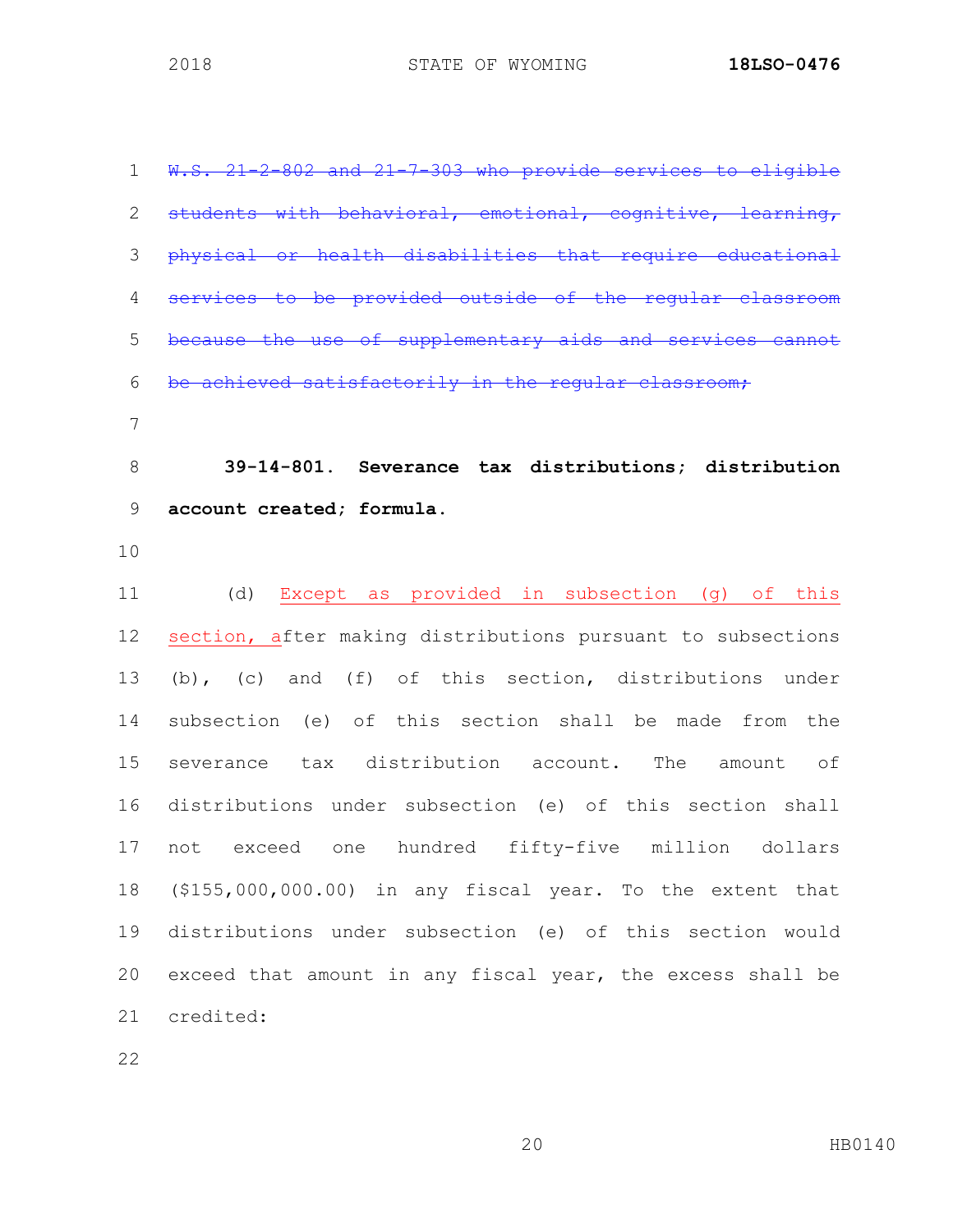| $\mathbf 1$    | fiscal year 2019 and each fiscal year<br>For<br>(g)           |
|----------------|---------------------------------------------------------------|
| $\sqrt{2}$     | thereafter, when distributions under paragraph (d) (ii) of    |
| 3              | this section equal one hundred thirty-seven million dollars   |
| $\overline{4}$ | (\$137,000,000.00) additional funds that would otherwise be   |
| 5              | distributed under paragraphs (d)(i) and (ii) of this          |
| $\sqrt{6}$     | section shall be credited to the school foundation program    |
| $\overline{7}$ | reserve account until credits to the school foundation        |
| $\,8\,$        | reserve account for the fiscal year<br>reach<br>program       |
| $\mathsf 9$    | forty-five million dollars (\$45,000,000.00). If there are    |
| 10             | undistributed funds in the severance tax distribution         |
| 11             | account and the conditions of this subsection have been       |
| 12             | met, the excess shall be credited as follows:                 |
| 13             |                                                               |
| 14             | One-third $(1/3)$ to the general fund; and<br>(i)             |
| 15             |                                                               |
| 16             | Two-thirds $(2/3)$<br>(iii)<br>to<br>the<br>budget<br>reserve |
| 17             | account.                                                      |
| 18             |                                                               |
| 19             | 39-15-111. Distribution.                                      |
| 20             |                                                               |
| 21             | (b) Revenues earned under W.S. 39-15-104 during each          |
| 22             | fiscal year shall be recognized as revenue during that        |
| 23             | fiscal year for accounting purposes. Except as otherwise      |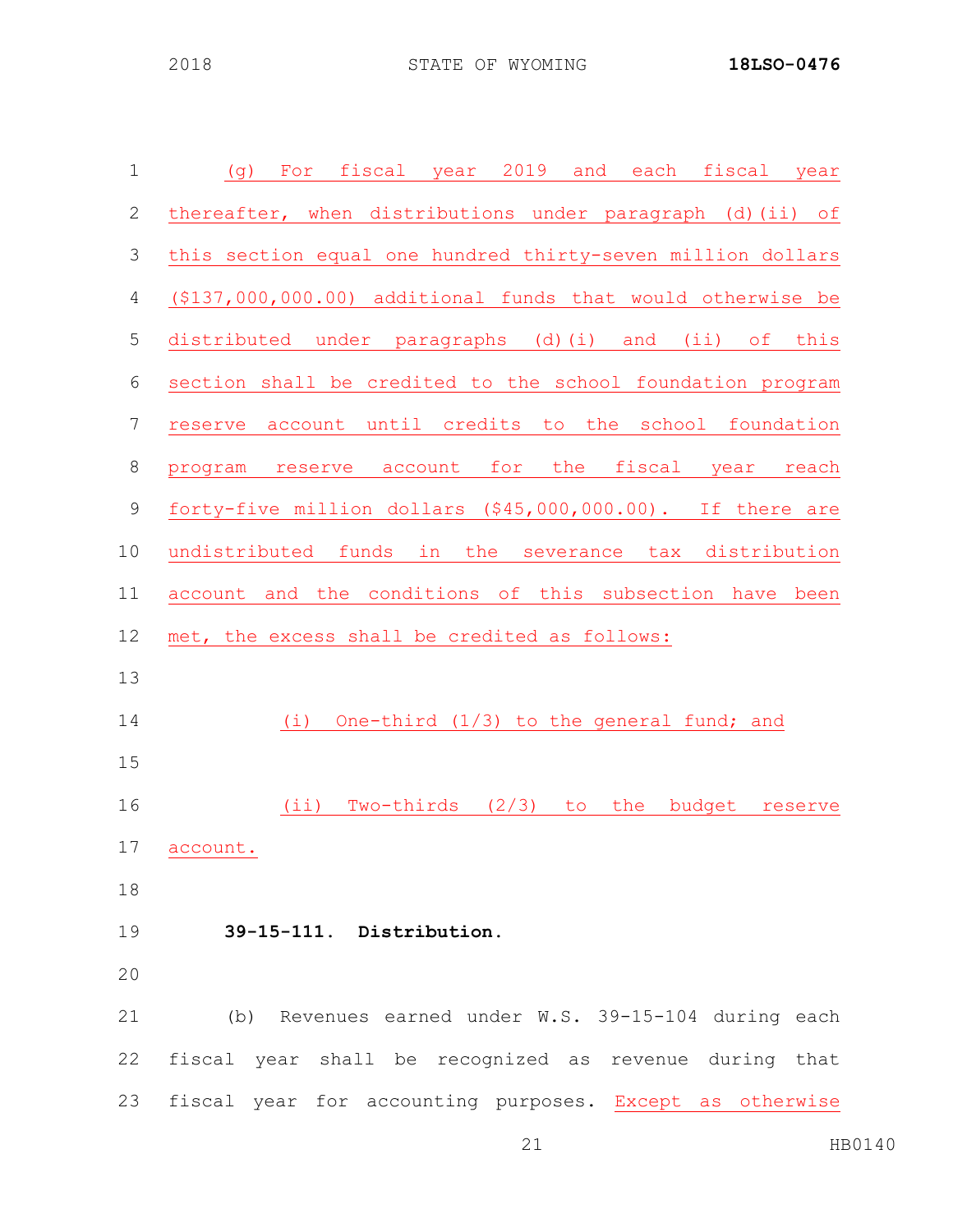STATE OF WYOMING **18LSO-0476**

| $\mathbf 1$    | provided in subsection (p) of this section, for all revenue |
|----------------|-------------------------------------------------------------|
| $\mathbf{2}$   | collected by the department under W.S. 39-15-104<br>the     |
| $\mathcal{S}$  | department shall:                                           |
| $\overline{4}$ |                                                             |
| 5              | (p) Sixty-nine percent (69%) of the revenue collected       |
| 6              | pursuant to W.S. 39-15-104 from remote sellers as provided  |
| $\overline{7}$ | for under W.S. 39-15-501 shall be credited to the school    |
| $\,8\,$        | foundation program account. The remaining thirty-one        |
| $\mathsf 9$    | percent (31%) shall be distributed as is otherwise provided |
| 10             | for by law.                                                 |
| 11             |                                                             |
| 12             | 39-16-111. Distribution.                                    |
| 13             |                                                             |
| 14             |                                                             |
|                | Revenues earned under this article during each<br>(b)       |
| 15             | fiscal year shall be recognized as revenue during that      |
| 16             | fiscal year for accounting purposes. Except as otherwise    |
| 17             | provided in subsection (p) of this section, revenue         |
| 18             | collected by the department from the taxes imposed by this  |
| 19             | article shall be transferred to the state treasurer<br>who  |
| 20             | shall, as specified by the department:                      |
| 21             |                                                             |

pursuant to W.S. 39-16-104 from remote sellers as provided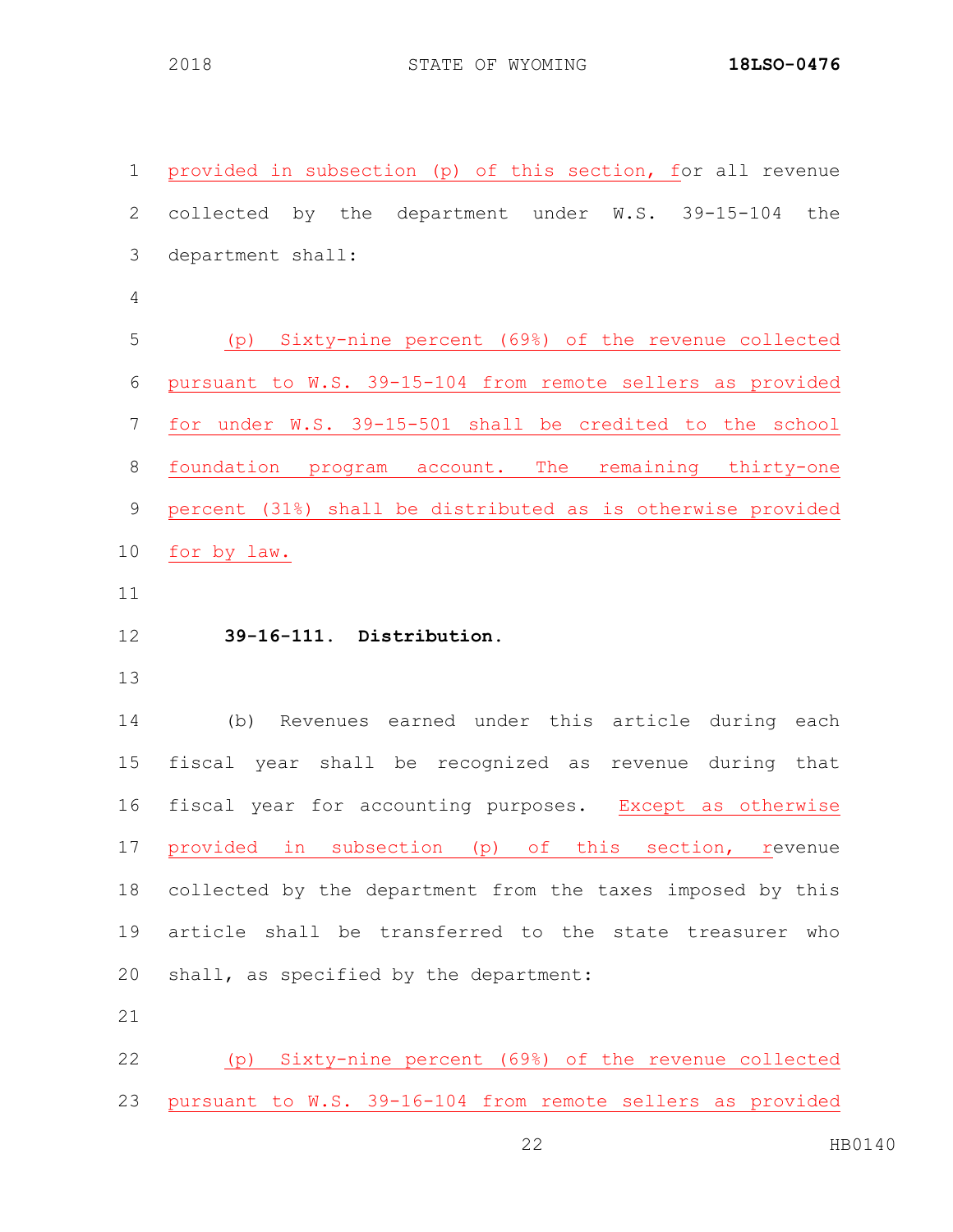| $\mathbf 1$    | for under W.S. 39-15-501 shall be credited to the school    |
|----------------|-------------------------------------------------------------|
| $\mathbf{2}$   | foundation program account. The<br>remaining thirty-one     |
| $\mathfrak{Z}$ | percent (31%) shall be distributed as is otherwise provided |
| $\overline{4}$ | for by law.                                                 |
| 5              |                                                             |
| 6              | 42-4-103. Authorized services and supplies.                 |
| 7              |                                                             |
| 8              | Services and supplies authorized<br>(a)<br>for<br>medical   |
| 9              | assistance under this chapter include:                      |
| 10             |                                                             |
| 11             | School based medical services;<br>(xxxii)                   |
| 12             |                                                             |
| 13             | (xxxiii) School based Medicaid-eligible services            |
| 14             | delivered pursuant to an individualized education plan or   |
| 15             | individualized family service plan. Allowable services      |
| 16             | include services provided by a school psychologist<br>when  |
| 17             | practicing in a school based setting.                       |
| 18             |                                                             |
| 19             | Section 2. 2011 Wyoming Session Laws, Chapter 185,          |
| 20             | ATTACHMENT "A" (b) (xxxiii) is amended to read:             |
| 21             |                                                             |
| 22             | ATTACHMENT "A"                                              |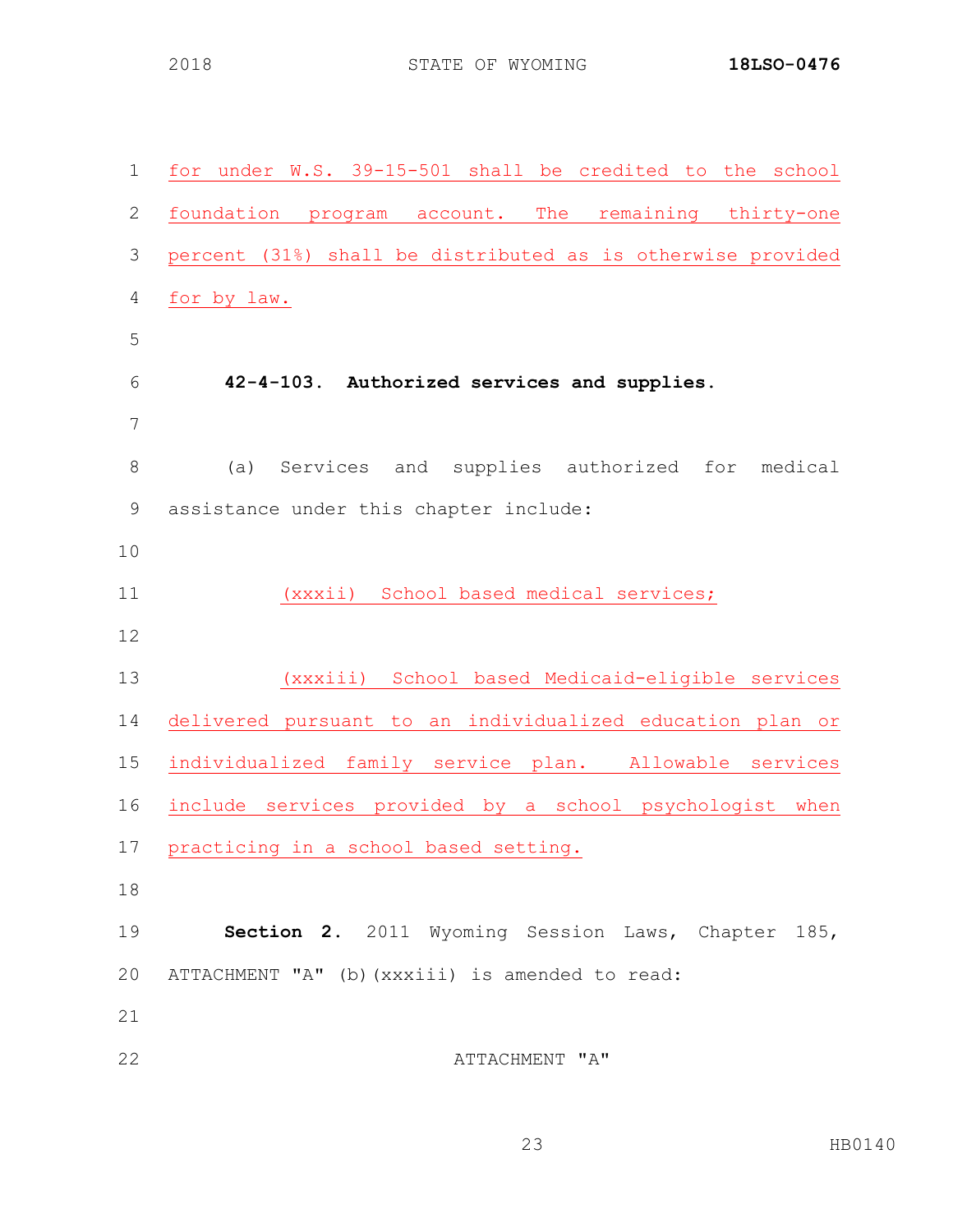ATTACHMENT "A" CONTAINS AN ENUMERATION OF EDUCATION RESOURCE BLOCK GRANT MODEL COMPONENTS SUMMARIZING AND EXECUTING RECOMMENDATIONS CONTAINED IN THE 2010 COST OF EDUCATION STUDY AS FOLLOWS:

 (b) Notwithstanding components specified in 8 the 2010 cost of education study accepted by the legislature, the Wyoming education resource block grant model components and the resourcing for those components, as enacted by the legislature, shall be as follows:

 (xxxiii) Maintenance and operations: Based on ADM, gross square 16 footage, number of buildings and classrooms, and age of 18 buildings and site acreage 19 for custodians $\tau$  and 20 maintenance workers, and 21 aroundskeepers, computed in accordance with the 2010 cost of education study. Any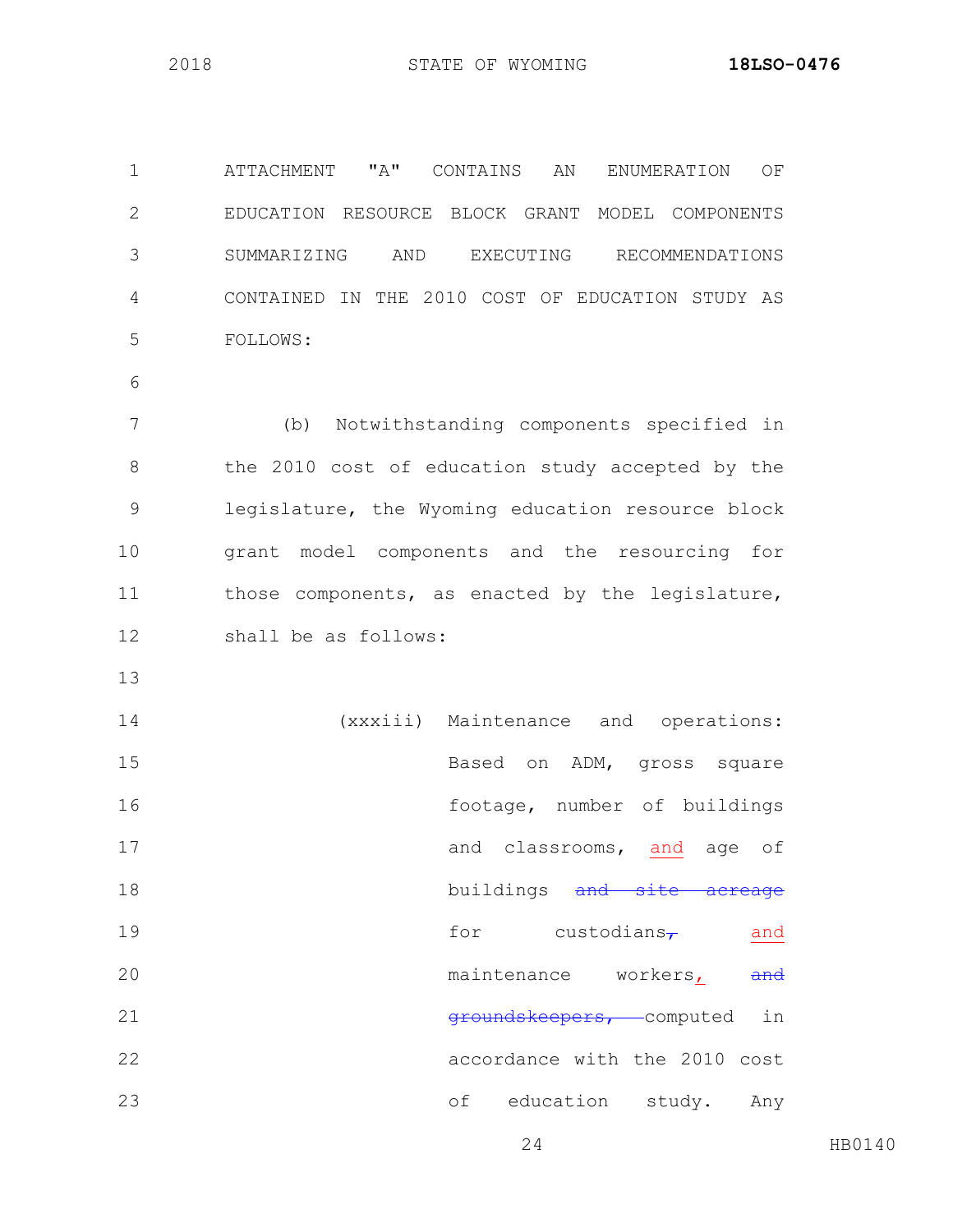| $\mathbf 1$   | building without allowable     |
|---------------|--------------------------------|
| $\mathbf{2}$  | gross square footage<br>for    |
| 3             | purposes of major maintenance  |
| 4             | computations under<br>W.S.     |
| 5             | 21-15-109 shall use<br>the     |
| 6             | actual educational gross       |
| 7             | square footage as approved by  |
| 8             | the school<br>facilities       |
| $\mathcal{G}$ | commission. Groundskeeper FTE  |
| 10            | computations for elementary,   |
| 11            | middle and high schools shall  |
| 12            | be computed in accordance      |
| 13            | with the 2010 cost<br>of       |
| 14            | education study, subject to    |
| 15            | following. The site<br>the     |
| 16            | acreage shall be based upon    |
| 17            | the lesser of the actual site  |
| 18            | acreage on which the facility  |
| 19            | is situated as defined<br>by   |
| 20            | department rule<br>and         |
| 21            | regulation, or the school      |
| 22            | facility guidelines and site   |
| 23            | acreages established by<br>the |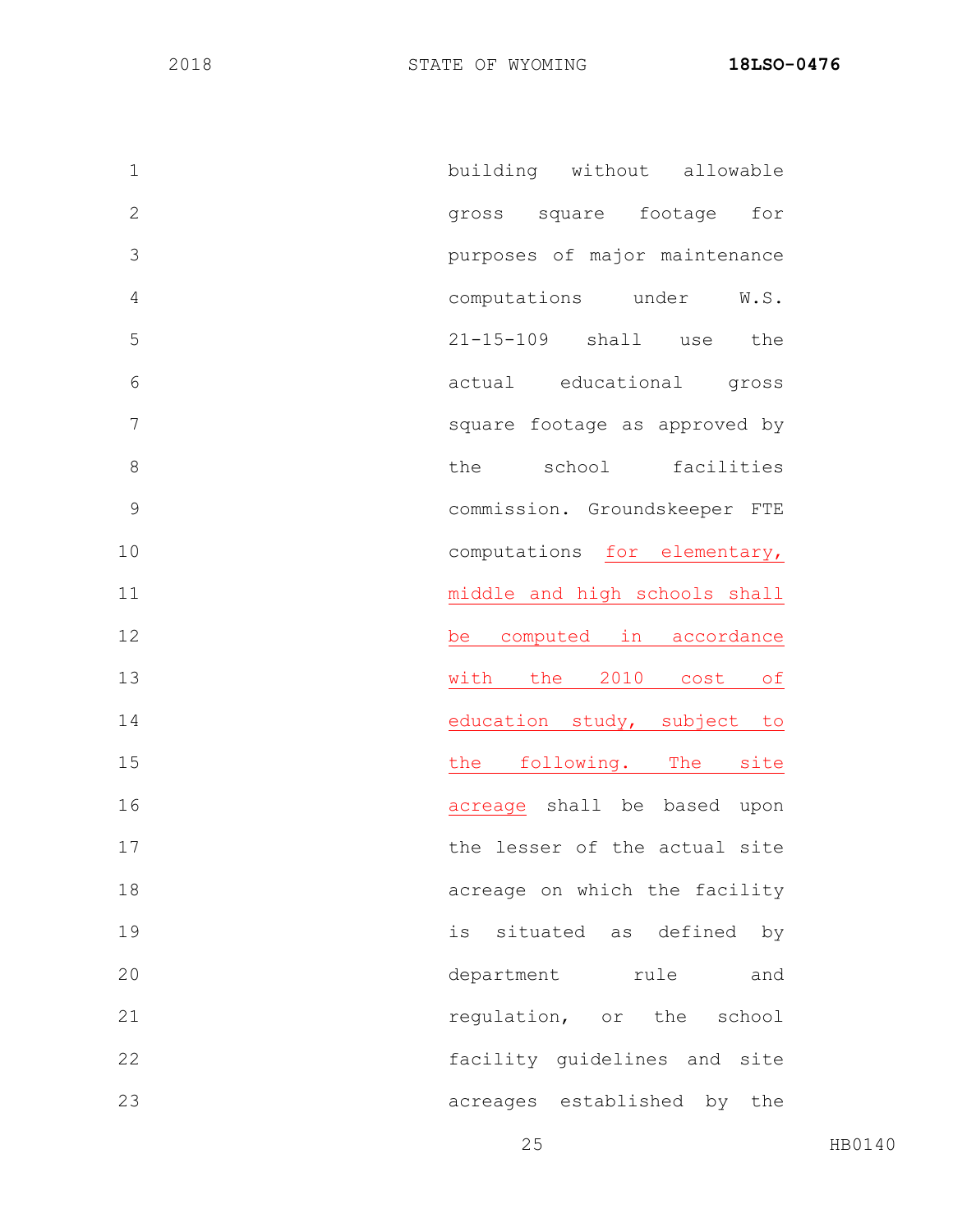| $\mathbf 1$    | school facilities commission                    |
|----------------|-------------------------------------------------|
| $\overline{2}$ | under W.S. 21-15-114.                           |
| 3              | Elementary, middle and high                     |
| $\overline{4}$ | school acreages acquired on                     |
| 5              | or prior to July 1, 1997, and                   |
| 6              | acreages acquired after July                    |
| 7              | 1, 1997 through an exchange                     |
| 8              | with another governmental                       |
| 9              | entity if the acreages                          |
| 10             | involved in the exchange were                   |
| 11             | originally acquired by the                      |
| 12             | district and the governmental                   |
| 13             | entity on or prior to July 1,                   |
| 14             | 1997, shall not be subject to                   |
| 15             | groundskeeper FTE computation                   |
| 16             | limitations, except as                          |
| 17             | follows. Groundskeeper FTE                      |
| 18             | computations<br>for<br>district                 |
| 19             | level sites shall be equal to                   |
| 20             | of the groundskeeper<br>10 <sub>8</sub><br>FTES |
| 21             | elementary, middle<br>for<br>and                |
| 22             | high schools.                                   |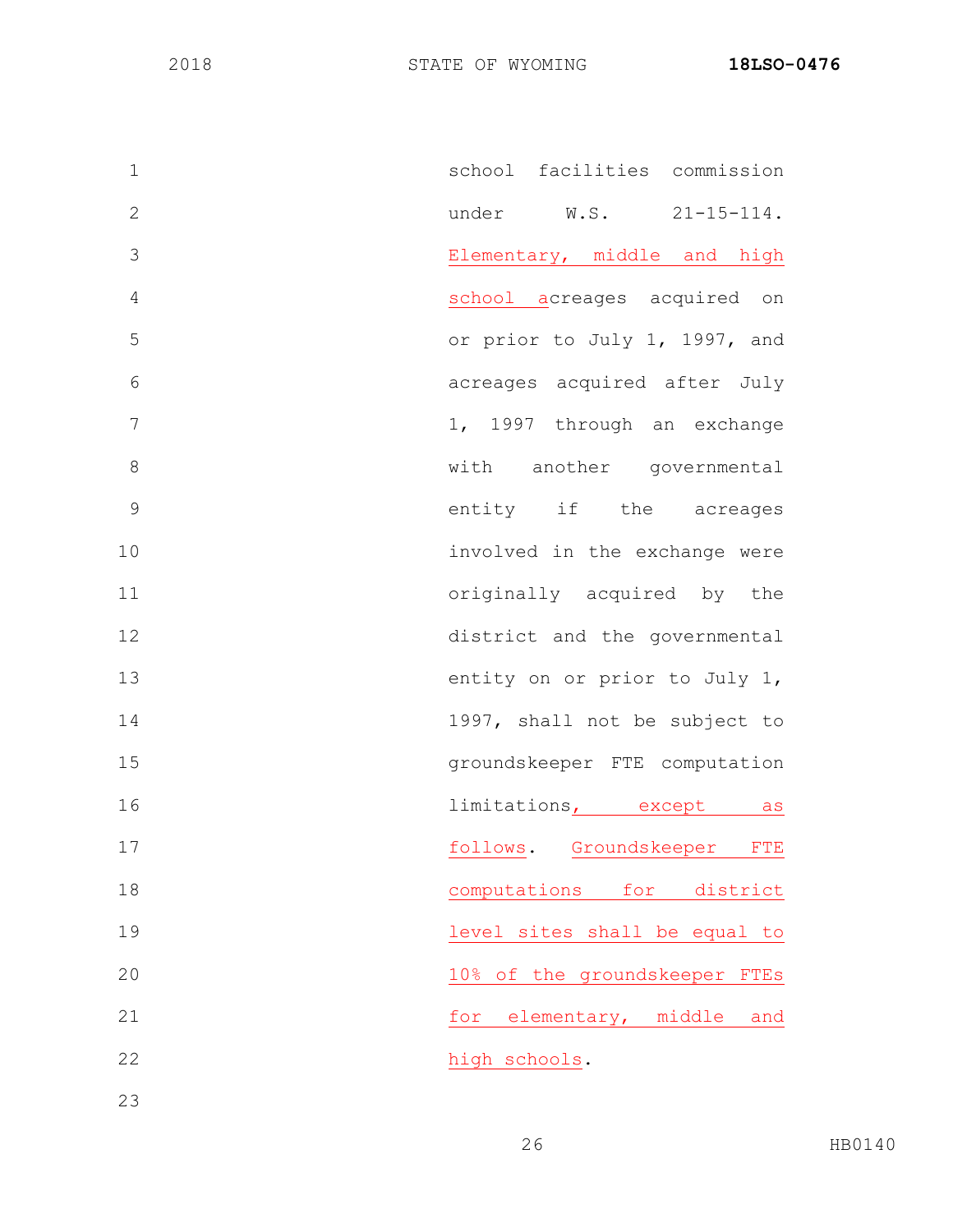**Section 3.** 2011 Wyoming Session Laws, Chapter 185, ATTACHMENT "A" (b)(xxviii), as amended by 2017 Wyoming Session Laws, Chapter 205, ATTACHMENT "A" (b)(xxviii), is repealed.

 **Section 4**. The department of education and department of health shall promulgate rules by July 1, 2018 to comply with amendments to W.S. 21-13-321 and 42-4-103 in section 1 of this act.

 **Section 5.** There is appropriated five million dollars (\$5,000,000.00) from the school foundation account and five million dollars (\$5,000,000.00) in federal funds to the department of health for the period beginning July 1, 2018 and ending June 30, 2020 to be expended only for the purpose of benefits described in W.S. 42-4-103(a)(xxxii) and (xxxiii). These appropriations shall be accounted for in a separate budget unit. Any unexpended, unencumbered amounts appropriated under this section shall revert as provided by law on June 30, 2020.

**Section 6.**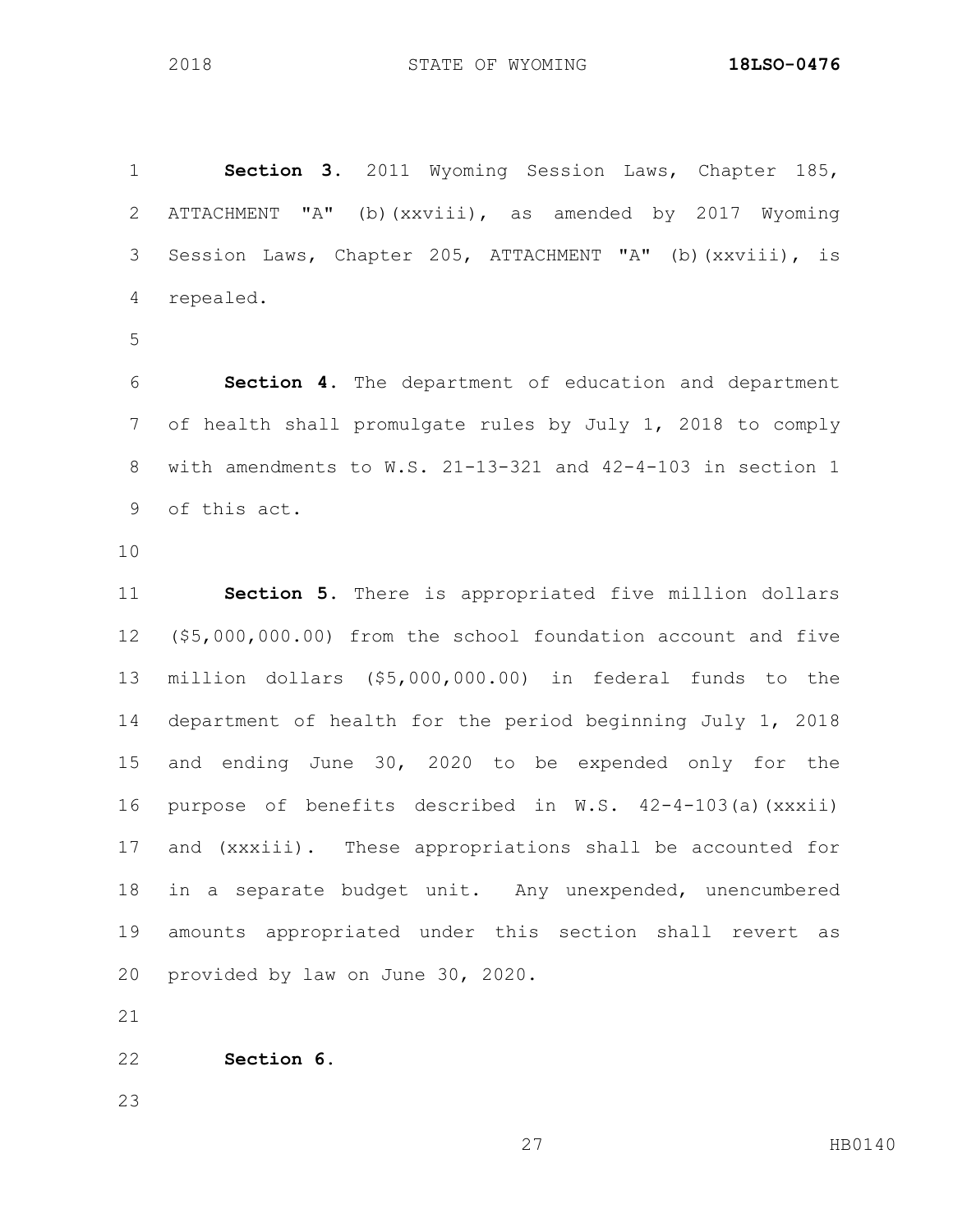(a) The department of education shall determine, for school years 2018-2019 and 2019-2020, the reduction caused by amendments to W.S. 21-13-309(m)(iv)(A) and 2011 Wyoming Session Laws, Chapter 185, ATTACHMENT "A" (b)(xxxiii) contained in this act to each school district's foundation program amount calculated pursuant to W.S. 21-13-309(p). (b) The department of education shall increase a school district's total foundation program amount calculated under W.S. 21-13-309 for the 2018-2019 school year by an amount equal to two-thirds (2/3) of the reduction calculated for that school district under subsection (a) of this section for that school year. (c) The department of education shall increase a school district's total foundation program amount calculated under W.S. 21-13-309 for the 2019-2020 school year by an amount equal to one-third (1/3) of the reduction

 calculated for that school district under subsection (a) of this section for that school year.

**Section 7.**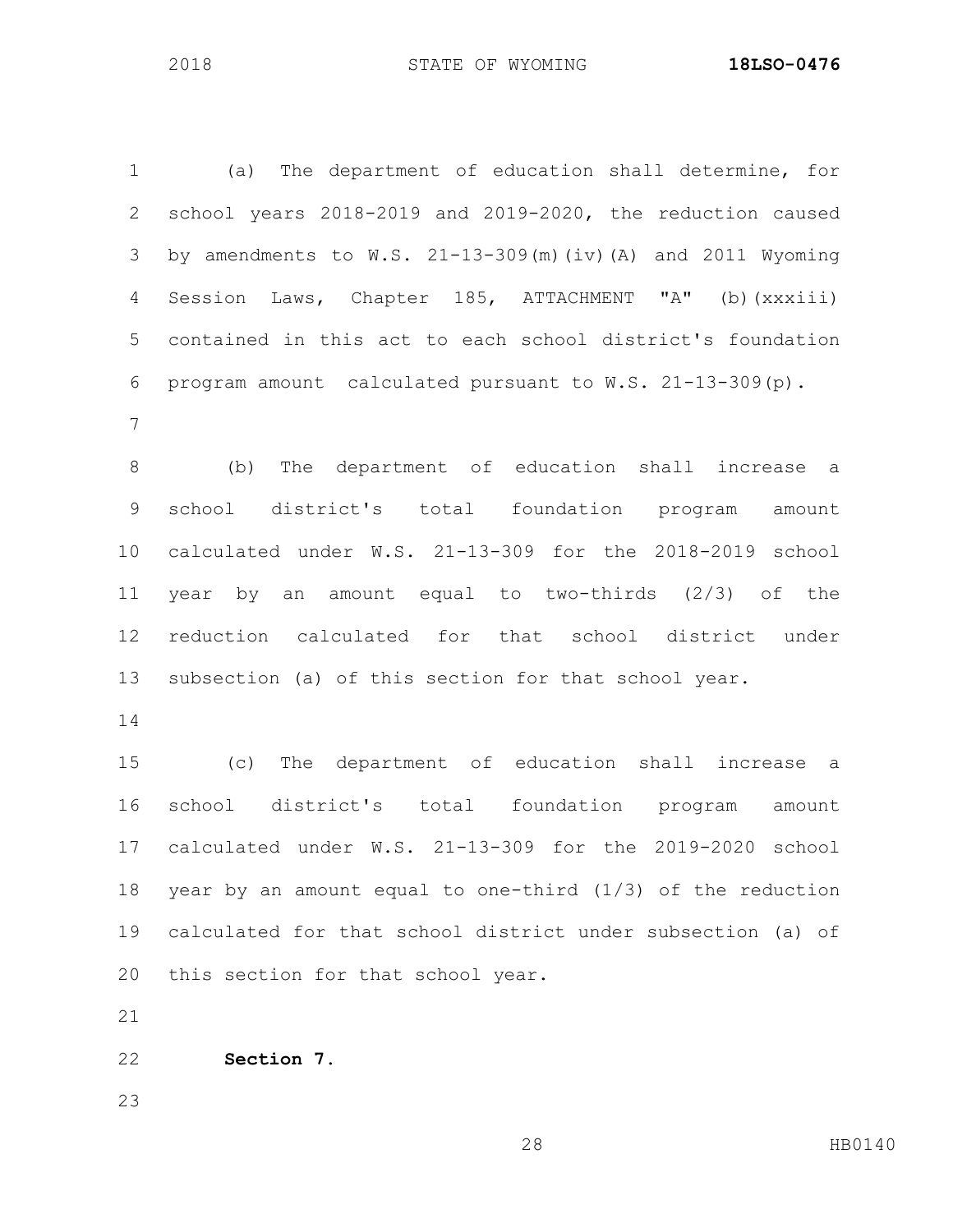(a) The department of education shall review state statutes relating to special education and school district transportation and its rules relating to special education and transportation for any possible fiscal efficiencies. By June 1, 2018, the department of education shall report to the joint education interim committee on its review and shall include suggested changes to statute or rule and any rulemaking conducted as a result of its review. The department shall use the applicable recommendations of the legislature's 2017 recalibration consultant to guide its review.

 (b) On or before January 1, 2019, the state superintendent of public instruction shall establish statewide guidelines for adequate special education staffing levels as required by W.S. 21-2-202(a)(xxiii).

**Section 8.**

 (a) The state auditor shall transfer one hundred fifty million five hundred twenty-four thousand five hundred eighty-five dollars (\$150,524,585.00) from the school foundation program reserve account created by W.S.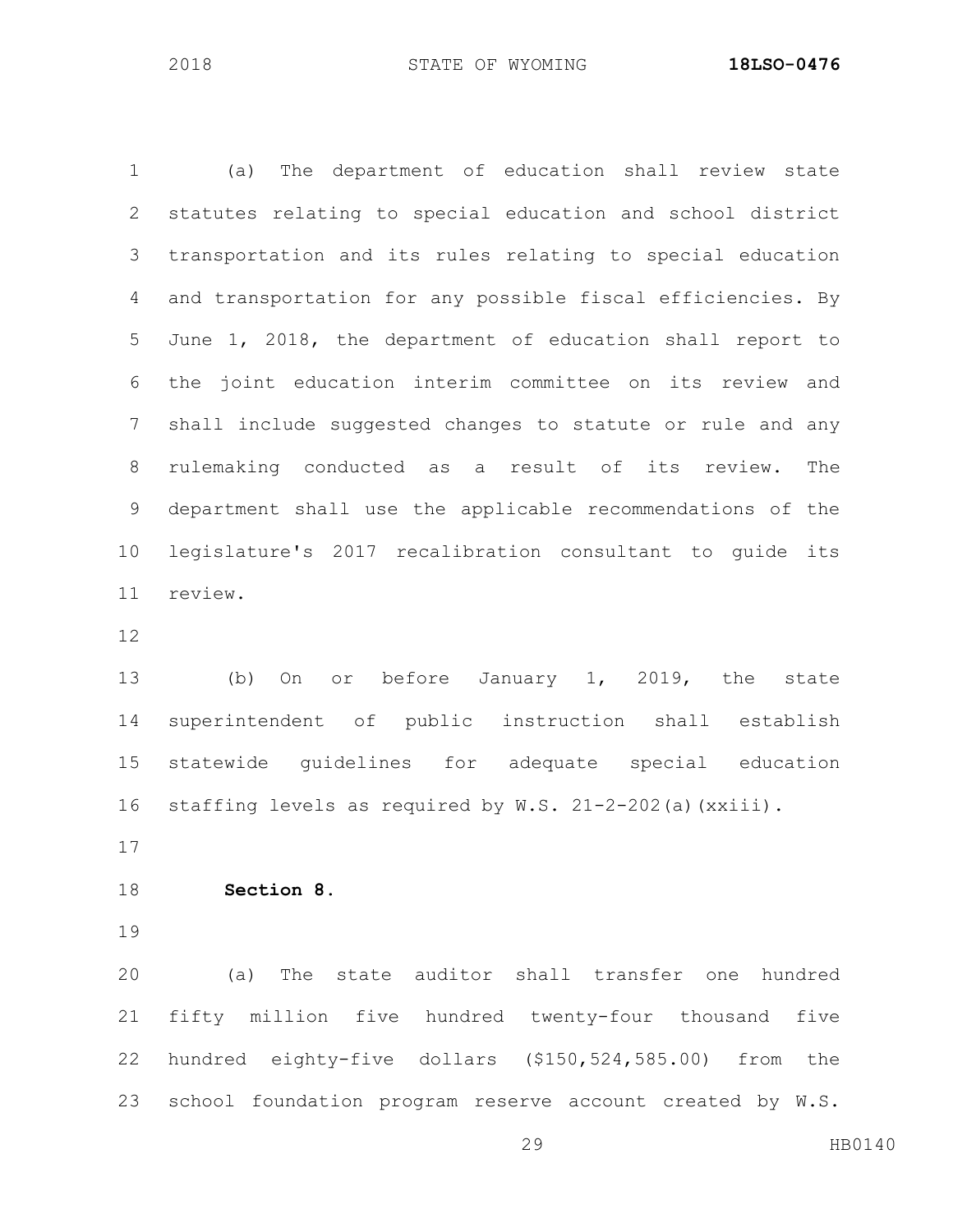21-13-306.1 to the common school permanent fund reserve account created by W.S. 9-4-719(f). This transfer shall be reduced on a dollar for dollar basis to the extent a like transfer is made in any other law enacted through the 2018 budget session.

 (b) The state auditor shall transfer forty million eight hundred thirty-three thousand seventy four dollars (\$40,833,074.00) from the general fund to the school capital construction account. This transfer shall be reduced on a dollar for dollar basis to the extent a like transfer is made in any other law enacted through the 2018 budget session.

 **Section 9.** The consensus revenue estimating group shall meet prior to July 1, 2018 to estimate investment income derived from the permanent Wyoming mineral trust fund, in accordance with W.S. 9-4-719, as amended by this act.

 **Section 10.** To the extent this act conflicts with any other law enacted through the 2018 budget session of the